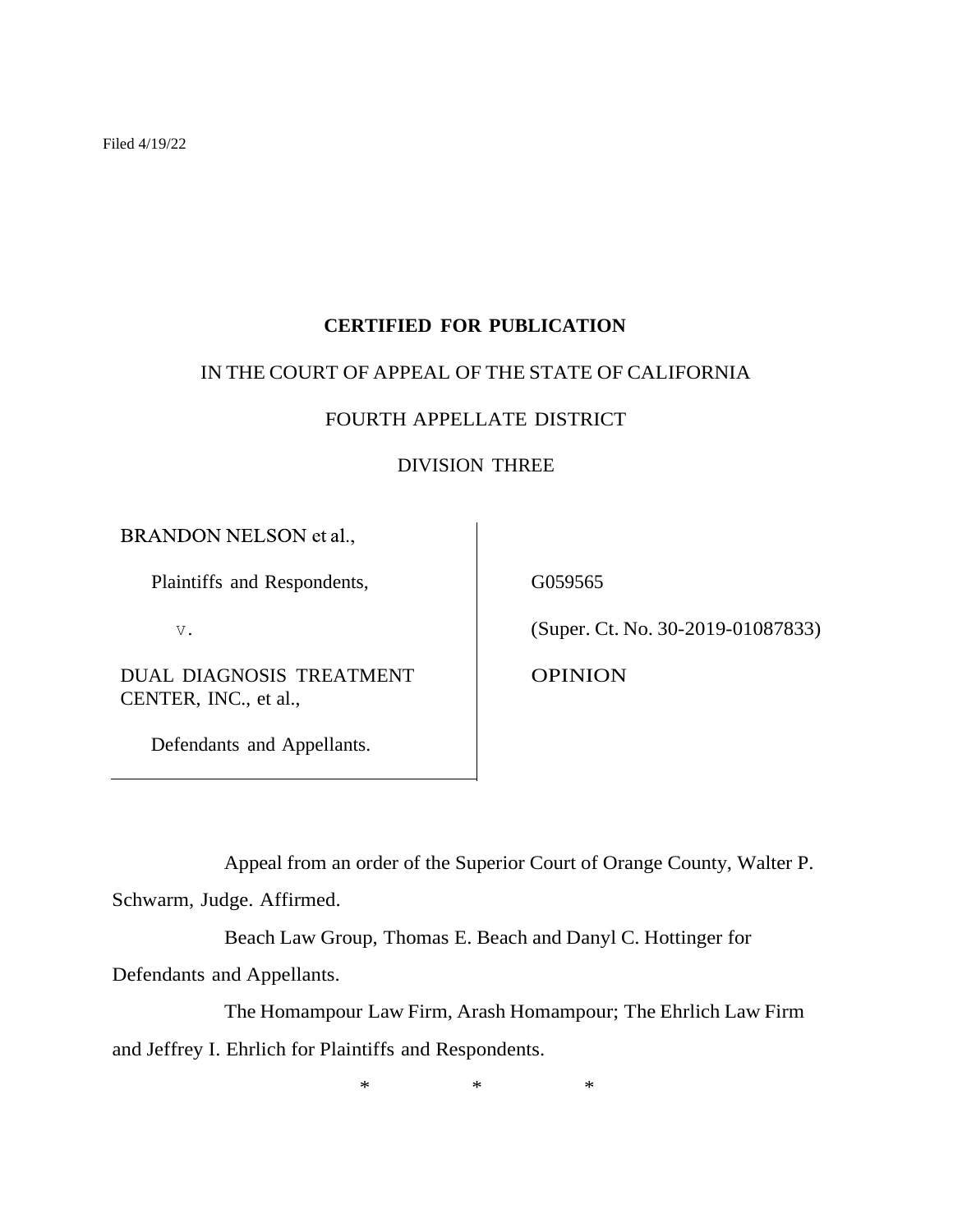Dual Diagnosis Treatment Center, Inc., doing business as Sovereign Health of San Clemente, and its owner, Tonmoy Sharma, (collectively Sovereign) appeal from the trial court's denial of Sovereign's motion to compel arbitration of claims asserted by Allen and Rose Nelson in their first amended complaint, including on behalf of their deceased son, Brandon Nelson.<sup>1</sup> The Nelsons alleged a cause of action for wrongful death and, on behalf of Brandon, negligence, negligence per se, dependent adult abuse or neglect, negligent misrepresentation, and fraud. According to the complaint, despite concluding that 26-year-old "Brandon requires 24 hour supervision ... at this time" after admitting him to its residential facility following his recent symptoms of psychosis, Sovereign personnel allowed him to go to his room alone, where he hung himself with the drawstring of his sweatpants.

The trial court denied Sovereign's motion to compel arbitration on two grounds. First, the court found Sovereign failed to meet its burden to authenticate an electronic signature as Brandon's on Sovereign's treatment center emollment agreement. The alleged agreement contained the arbitration clause on which Sovereign relied to compel arbitration.<sup>2</sup> Second, the trial court found that, even assuming Brandon signed the agreement, it was procedurally and substantively unconscionable, precluding enforcement against Brandon or, derivatively, his parents.

Sovereign challenges the trial court's authentication and unconscionability findings. As it did below, Sovereign also contends as a preliminary matter that the

For clarity and ease of reference given the plaintiffs' shared last name, we refer to Brandon by his first name and intend no disrespect.

<sup>&</sup>lt;sup>2</sup> Sovereign argued that Brandon's parents, though nonsignatories to the agreement, were bound to arbitrate under it because of their "unity of interest" with their son. According to Sovereign, this shared interest extended not just to the "survival" claims the Nelsons asserted on Brandon's behalf, but also to their wrongful death claim. The trial court did not reach these contentions-nor, based on our analysis, do we.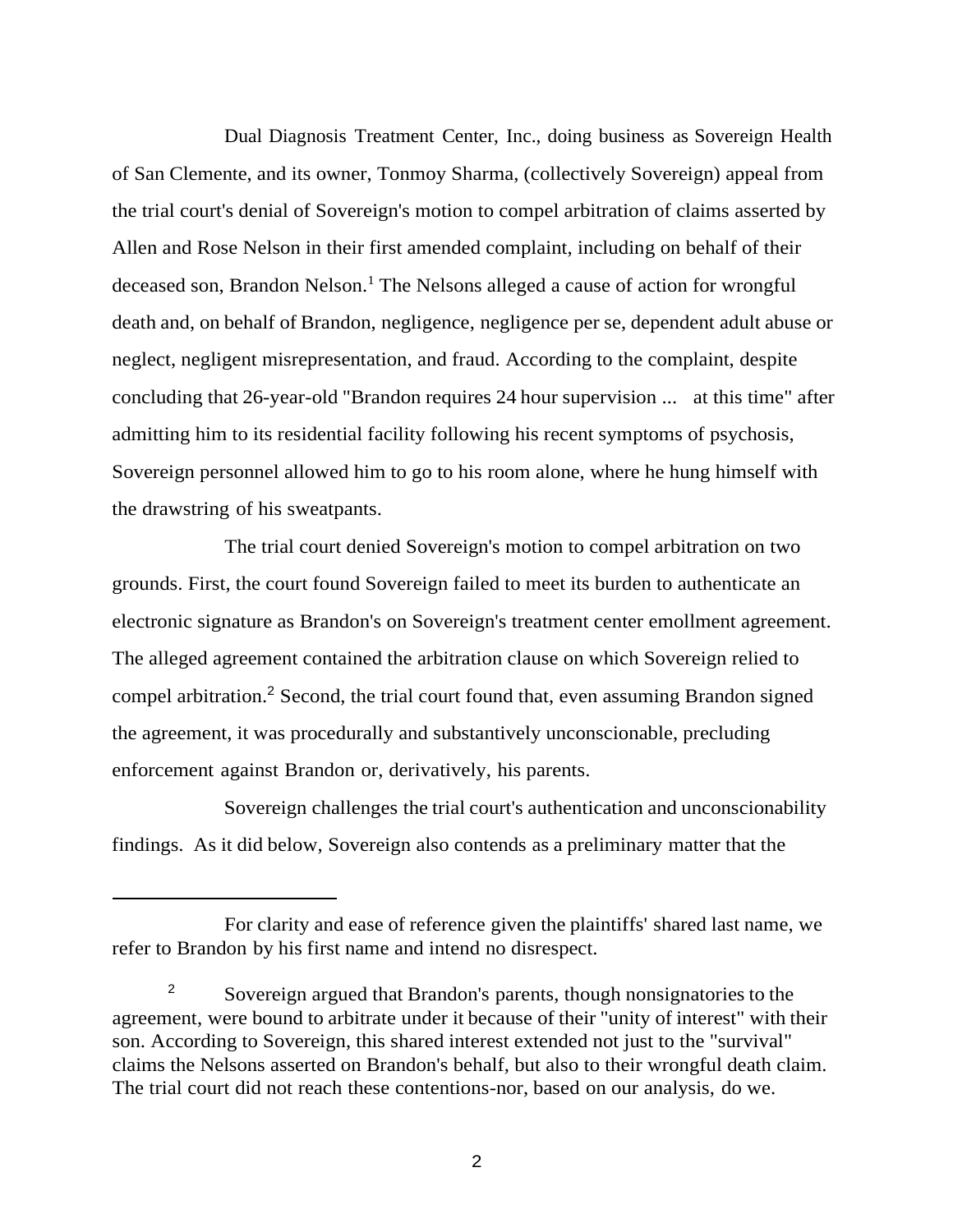agreement delegated to an arbitrator-rather than the trial court-threshold questions such as the scope and enforceability of the agreement.

As we explain, Sovereign fails to demonstrate error. The trial court found it had the authority to determine preliminary issues of arbitrability such as the validity and enforceability of the emollment agreement. On our de novo review of that written document, we agree. The trial court also correctly found the agreement was unconscionable; that finding moots any question of whether Brandon actually signed it or whether his parents would have been bound by it if he did. We therefore do not reach the authentication question, and we affirm the trial court's order denying Sovereign's motion to compel arbitration.

#### **FACTUAL AND PROCEDURAL BACKGROUND**

In late January 2018, Brandon, a recent UCLA engineering graduate, suffered a sudden onset of symptoms of psychosis. He asked a friend who was a police officer for his gun so he could shoot himself because he felt "evil" and "like an animal." The officer contacted the Santa Monica Police Department; as a result, Brandon was committed on a 72-hour psychiatric hold (Welf. & Inst. Code,§ 5150 (section 5150)). Over the next six weeks, he received mental health treatment first at the Las Encinas Mental Hospital (LEMH) in Pasadena and later at Mission Hospital Laguna Beach (Mission Hospital).

Brandon's LEMH records included certification that he was **"GRAVELY DISABLED"** because he was "paranoid, delusional, fearful," and "feels he is being recorded." He was discharged from LEMH on or about February 23, 2018. His discharge lasted only three days. On February 26, he was again admitted on a section 5150 hold, this time at Mission Hospital as a result of a renewed threat to kill himself. That hospital's "Involuntary Patient Advisement" stated "You are being placed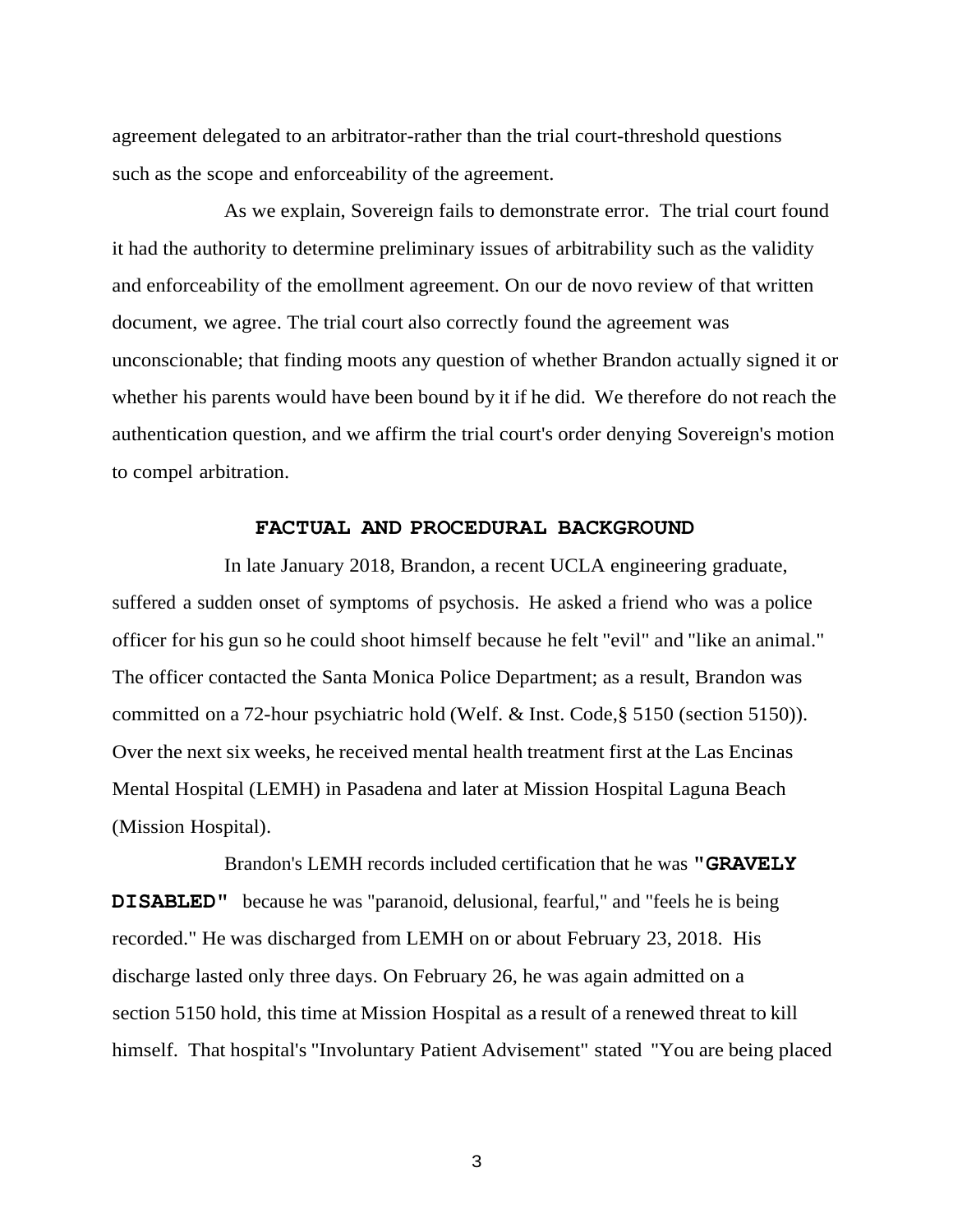in this psychiatric facility because it is our professional opinion, that as a result of a mental health disorder, you are likely to ... [if] Harm yourself."

On February 27, Brandon gave his father a durable power of attorney (DPOA) over his affairs, including those relating to his financial, legal, and "personal and family care." The DPOA specifically authorized Brandon's father "to enter into contracts and commit my resources with respect to the provision of my residential care in a convalescent hospital, skilled nursing home, or alternative residential facility."

On March 1st, a certification review found probable cause to extend Brandon's hold at Mission Hospital for 14 days because he was "[g]ravely disabled" and "[a] danger to himself." The certification described Brandon as unable to "mediate impulsivity" and exhibiting "poor insight" and "poor judgment." It further opined he was "easily frustrated," "disorganized," and his behavior was "mercurial" and "unpredictable."

Mission Hospital apparently discharged Brandon to Sovereign's care on March 7, 2018. According to the Nelsons' complaint, on the evening of March 6, a doctor determined that Brandon "needed continued inpatient care," but the next day around noon another doctor "ordered Brandon to be released home to his parents so that Brandon and [his parents] could find an appropriate facility with adequate licensing, services, and qualifications for Brandon's next phase of treatment." The complaint alleges Brandon was discharged without his parents' knowledge, and Sovereign was not equipped or licensed to handle his condition. According to the Nelsons, at Sharma's behest, Brandon was "shipped off to one of Sovereign's unlicensed sober living homes instead of being discharged to his family." The Nelsons allege that Sovereign "lacked the necessary licensing to provide any modicum of mental health treatment."

It is not clear from the record what time Brandon arrived at Sovereign's facility on March 7 or how he got there. Lori Sherlock, a Sovereign employee who electronically signed Brandon's emollment agreement that day, testified somewhat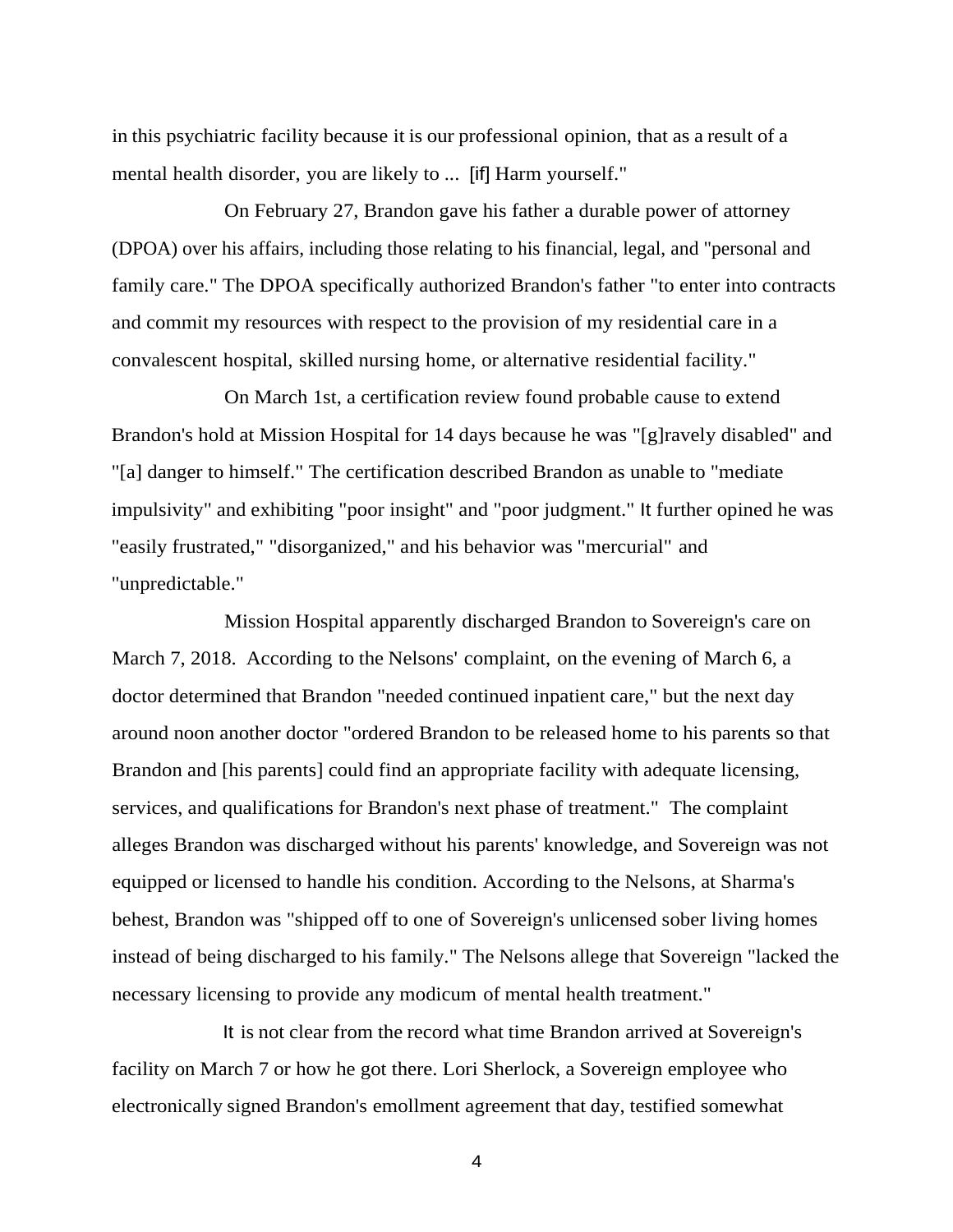inconsistently that she did not recall Brandon or "do[ing] his intake," but also that "he seemed agitated when we did the intake," so "I asked for a licensed professional to see him." According to Sherlock, Brandon was evaluated "that night at the house," which presumably references Sovereign's residential location.<sup>3</sup>

Diana Miltenburg, a Sovereign employee licensed as a clinical social worker, conducted a "Biopsychosocial Assessment" of Brandon on March 7.<sup>4</sup> The assessment described Brandon's "Precipitating Crisis" asfollows: "Brandon reports that he is waiting for his medication to be delivered, that he has not had his medications for 'almost 24 hours'[.] Brandon states 'I am going to relapse if I don't get my medications .... "

The assessment indicated Brandon believed "people on tv [were] addressing [him]"; he was experiencing auditory hallucinations; and he was "acutely

The trial court made several observations regarding Sherlock's testimony, noting among other things that Sherlock repeatedly answered questions about Sovereign's intake practices at her deposition this way: "Same answer, [t]here's no protocol." Ultimately, the court found that Sovereign "does not have a custom and practice regarding the presentation of the Emollment Agreement." The court similarly found the defendants "have not carried their burden of authenticating Brandon Nelson's signature on the Emollment Agreement." As noted at the outset, given the trial court's unconscionability finding, which we uphold on our de novo review, we need not and do not address Sovereign's challenge to the court's authentication ruling.

<sup>4</sup> The assessment lists Brandon's "Time of Admission" as "6:53 p.m.," but does not indicate whether that was when he first arrived at a Sovereign facility, when he completed an intake process (including allegedly signing an emollment agreement), when Miltenburg conducted her assessment, or some other time.

<sup>3</sup> Sherlock described her position, a "patient support specialist," as one in which Sovereign "tried to combine three different positions together, which was the patient advocate, the intake specialist, and the clinical concierge." Her declaration stated that while she did "not have a specific memory of signing [it]," Sovereign's "custom and practice" was "to present [its] Emollment Agreement with an arbitration clause to the resident ... shortly before, at the time of, or shortly after the resident's initial admission to the facility."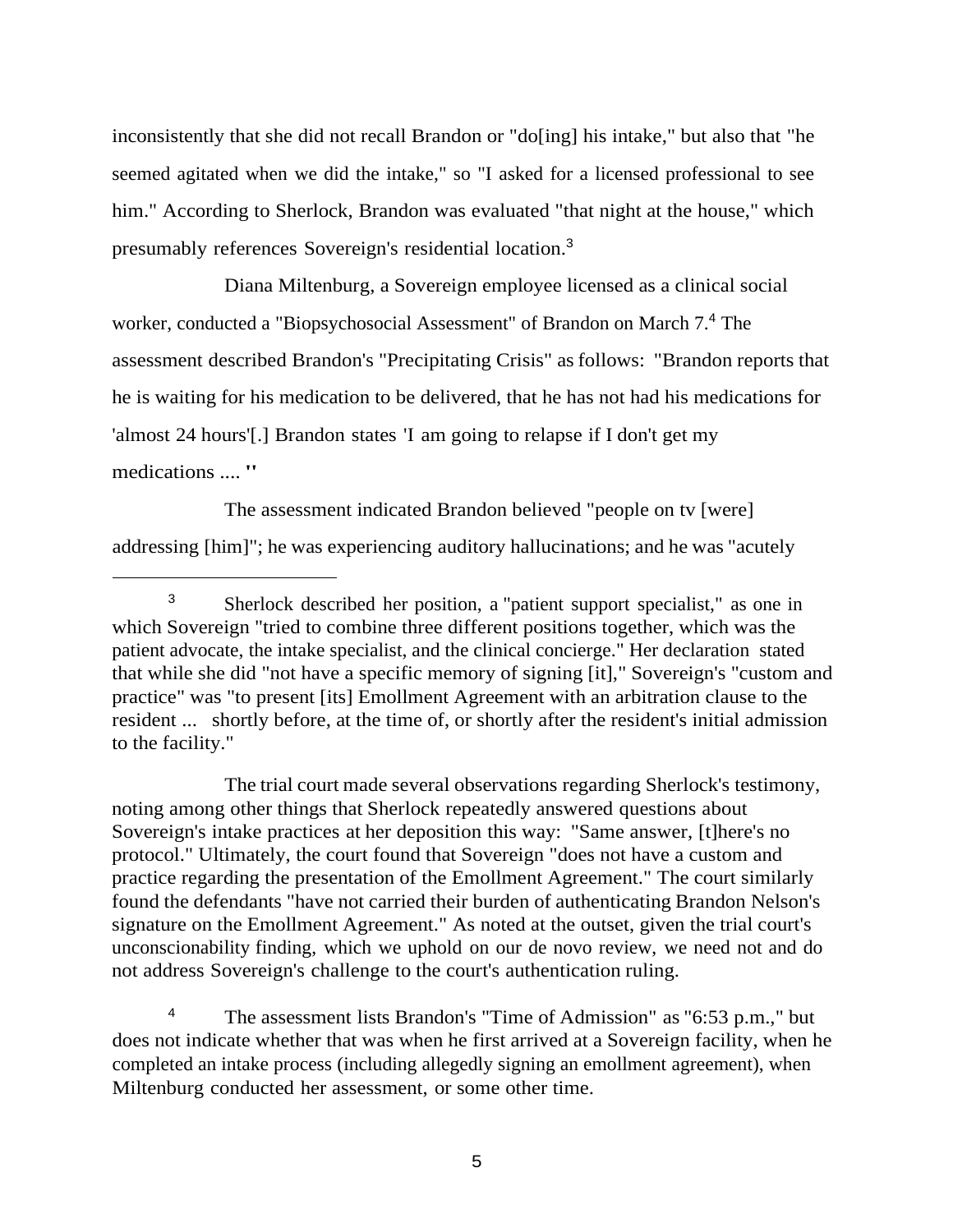aware that his state of mind wasimpaired." Brandon displayed "[e]xtreme psychomotor agitation" and "curled up in [a] fetal position"; he howled, yelled, and shouted, and, at least initially, "was able to engage" only "minimally in conversation." Brandon's intermittent "[y]elling and shouting," in which he pleaded "for the negative thoughts in his head to 'STOP,' [i]ncreased throughout the interview," and then "[d]ecreased after taking his medications."

The assessment stated under "Issues with Concentration" that Brandon was "[u]nable to focus and concentrate for more than 10-20 seconds at a time." The assessment elsewhere described Brandon as having "limited attention span, concentration and focus."

Under a "Relapse Potential" heading on the assessment, the Sovereign interviewer placed a checkmark in the yes box for the question: "Has patient failed a lower level of care?" In the next field, in response to the prompt, "If yes, explain," the interviewer wrote: "Brandon requires 24 hour supervision and support at this time. Without medications Brandon is at high risk of further psychological decompensation and loss of independent functioning."

Brandon hung himself the day following his admission. According to the Nelsons' complaint, Sovereign delayed providing Brandon with his psychotropic medications so that his prescription could be filled by a Sovereign-owned pharmacy. The complaint alleged that around 4:00 p.m. on March 8, 2018, Brandon began "screaming uncontrollably and exhibiting signs that he was a danger to himself." Sovereign did not give Brandon his medication until 6:20 p.m., but Brandon "began screaming once again around 7:00 p.m. and exhibiting signs that he was a danger to himself. Despite this, around 7:45 p.m., Sovereign allowed Brandon to go to his room unattended and unsupervised." There, he made a loop with the drawstring of his sweatpants and hung himself from an overhead fire sprinkler.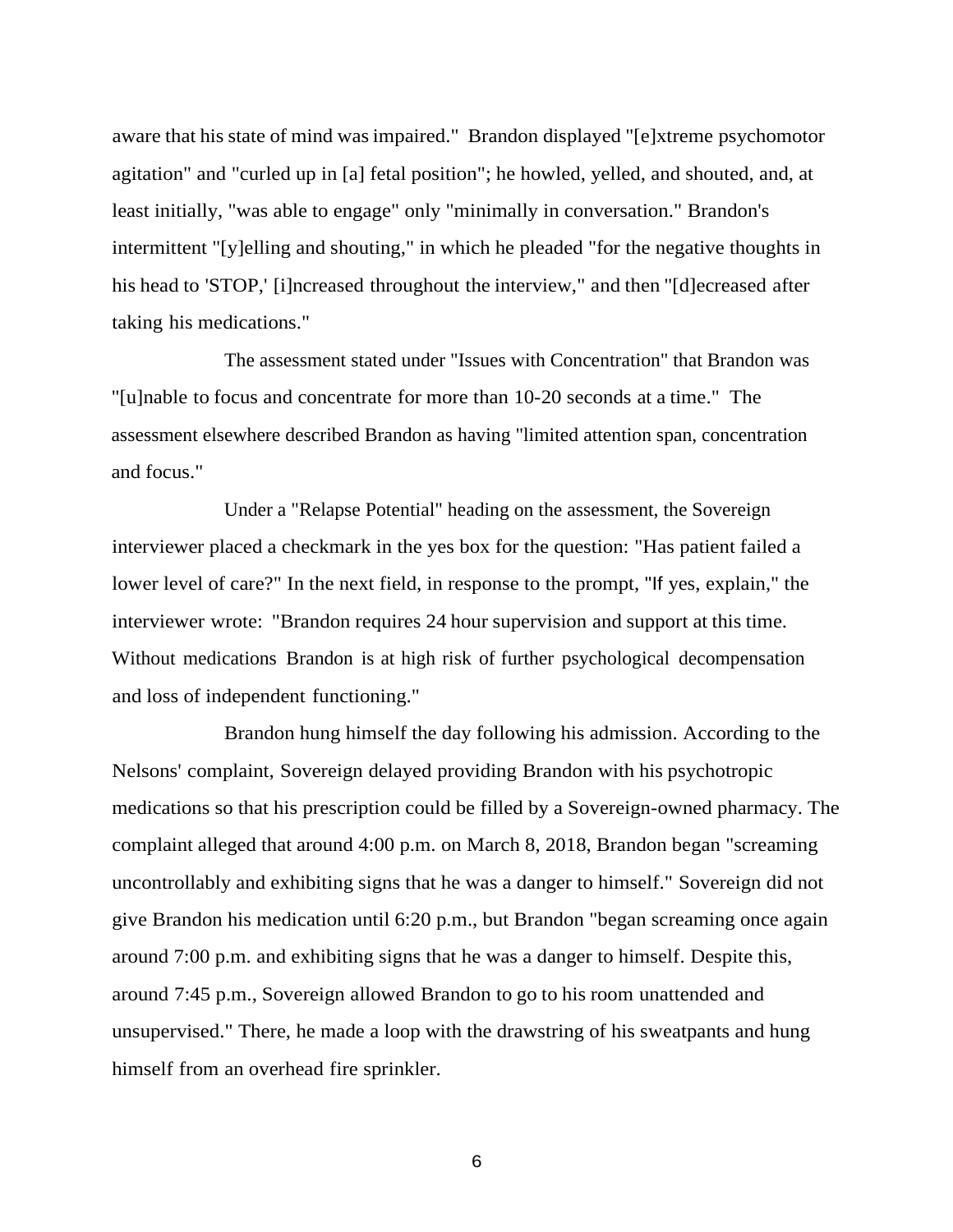Brandon's parents filed suit in July 2019, and filed their first amended complaint in December 2019. Sovereign thereafter filed its motion to compel arbitration. The trial court denied the motion, finding Sovereign failed to meet its burden to authenticate Brandon's signature. The court also found the emollment agreement and, therefore, its arbitration provisions unenforceable due to the presence of both procedural and substantive unconscionability.

#### **DISCUSSION**

A core objective of both the Federal Arbitration Act (FAA) (9 U.S.C. § 1 et seq.) and the California Arbitration Act (Code Civ. Proc., § 1280 et seq.) is to ensure the enforcement of arbitration agreements '"in accordance with their terms."' *(Avery v. Integrated Healthcare Holdings, Inc.* (2013) 218 Cal.App.4th 50, 59 *(Avery),* italics omitted.) Arbitration is fundamentally a matter of contract *(ibid),* and thus "[a] petition to compel arbitration is simply a suit in equity [to compel] specific performance of a contract." *(Aanderud v. Superior Court* (2017) 13 Cal.App.5th 880, 890 *(Aanderud).)*

"The party seeking to compel arbitration "bears the burden of proving the existence of an arbitration agreement ...." *(Aanderud, supra,* 13 Cal.App.5th at p. 890.) For its part, "the party opposing arbitration must prove any defense to the agreement's enforcement, such as unconscionability." *(Dennison v. Rosland Capital LLC* (2020) 47 Cal.App.5th 204, 209 *(Dennison).)*

I. *Arbitrability*

Threshold determinations of what issues the parties agreed to arbitrate (if any) and the enforceability of their agreement may be resolved by an arbitrator, rather than the court presented with a petition to compel arbitration, if the parties so agree. "[P]arties can agree to arbitrate 'gateway' questions of 'arbitrability,' such as whether the parties have agreed to arbitrate or whether their agreement covers a particular controversy." *(Rent-A-Center, West, Inc. v. Jackson* (2010) 561 U.S. 63, 68-69.)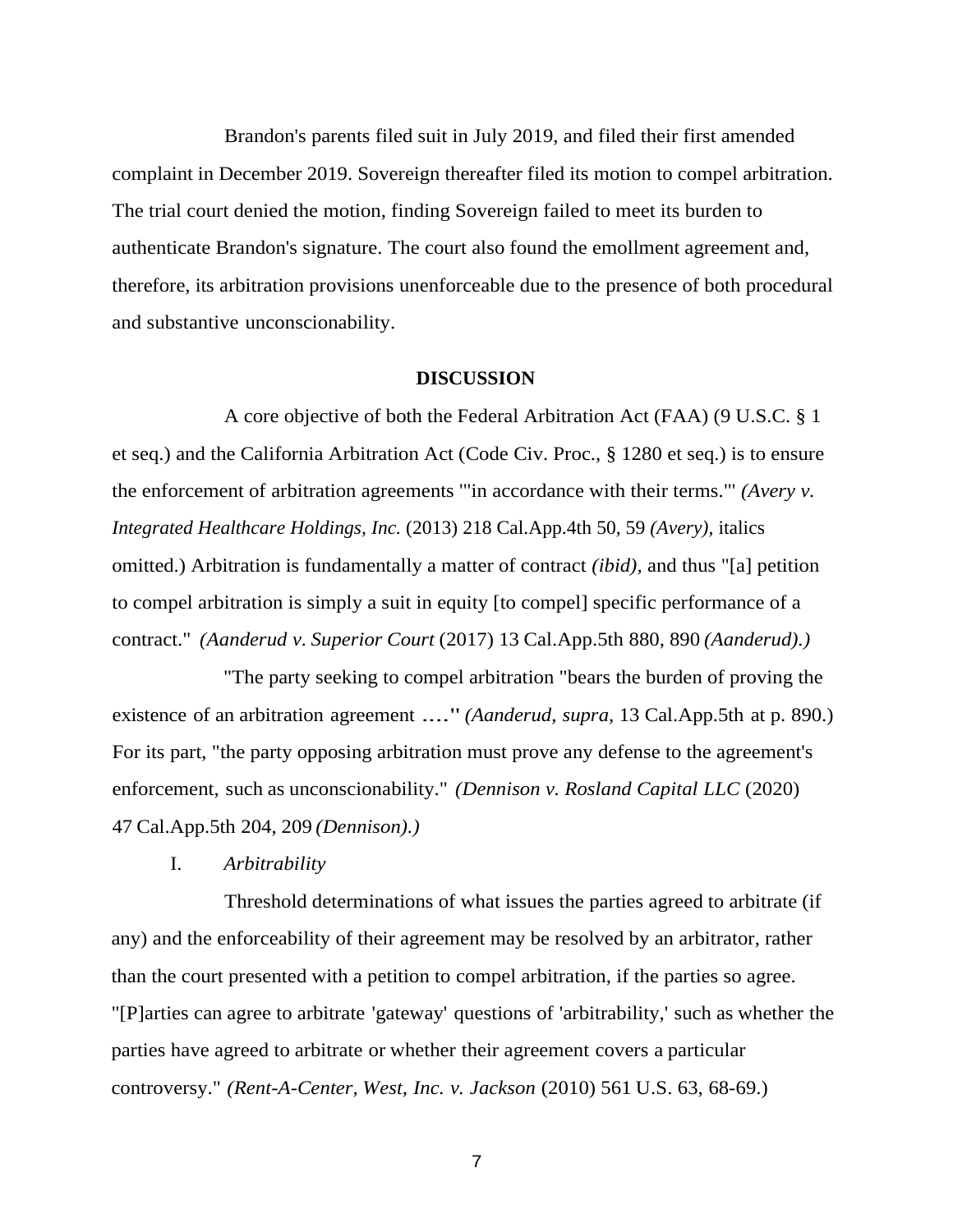Similarly, "'[p]arties to an arbitration agreement may agree to delegate to the arbitrator, instead of a court, questions regarding the enforceability of the agreement."' *(Pinela v. Neiman Marcus Group, Inc.* (2015) 238 Cal.App.4th 227, 239.)

Sovereign contends the trial court erred as an initial matter in addressing the scope and enforceability of its arbitration agreement with Brandon because the agreement delegated the resolution of such questions to an arbitrator.

The answer to "the question 'who has the primary power to decide arbitrability' turns upon what the parties agreed about *that* matter." *(First Options of Chicago, Inc. v. Kaplan* (1995) 514 U.S. 938, 943 *(First Options),* original italics.) "When deciding whether the parties agreed to arbitrate a certain matter (including arbitrability), courts generally ... should apply ordinary state-law principles that govern the formation of contracts." *(Id* at p. 944.)

Under the objective theory of contracts, the best indicator of the parties' intent in a written contract is the words they chose for the agreement. *(Founding Members of the Newport Beach Country Club v. Newport Beach Country Club, Inc.* (2003) 109 Cal.App.4th 944, 955-956.) When no extrinsic evidence was admitted regarding the meaning of the terms of the contract, we examine the contract and language de novo to determine the parties' intent *(id* at p. 960), including on questions of arbitrability *(Aanderud, supra,* 13 Cal.App.5th at p. 890).

"Under California law, it is presumed the judge will decide arbitrability, unless there is clear and unmistakable evidence the parties intended the arbitrator to decide arbitrability." *(Dennison, supra,* 47 Cal.App.5th at p. 209.)

Sovereign insists the FAA applies rather than state law arbitration principles because its contract with Brandon "involve[d] interstate commerce." In support of its position, Sovereign relies on Sherlock's declaration in which she stated she was "aware that Sovereign Health communicated with out of state vendors, [and]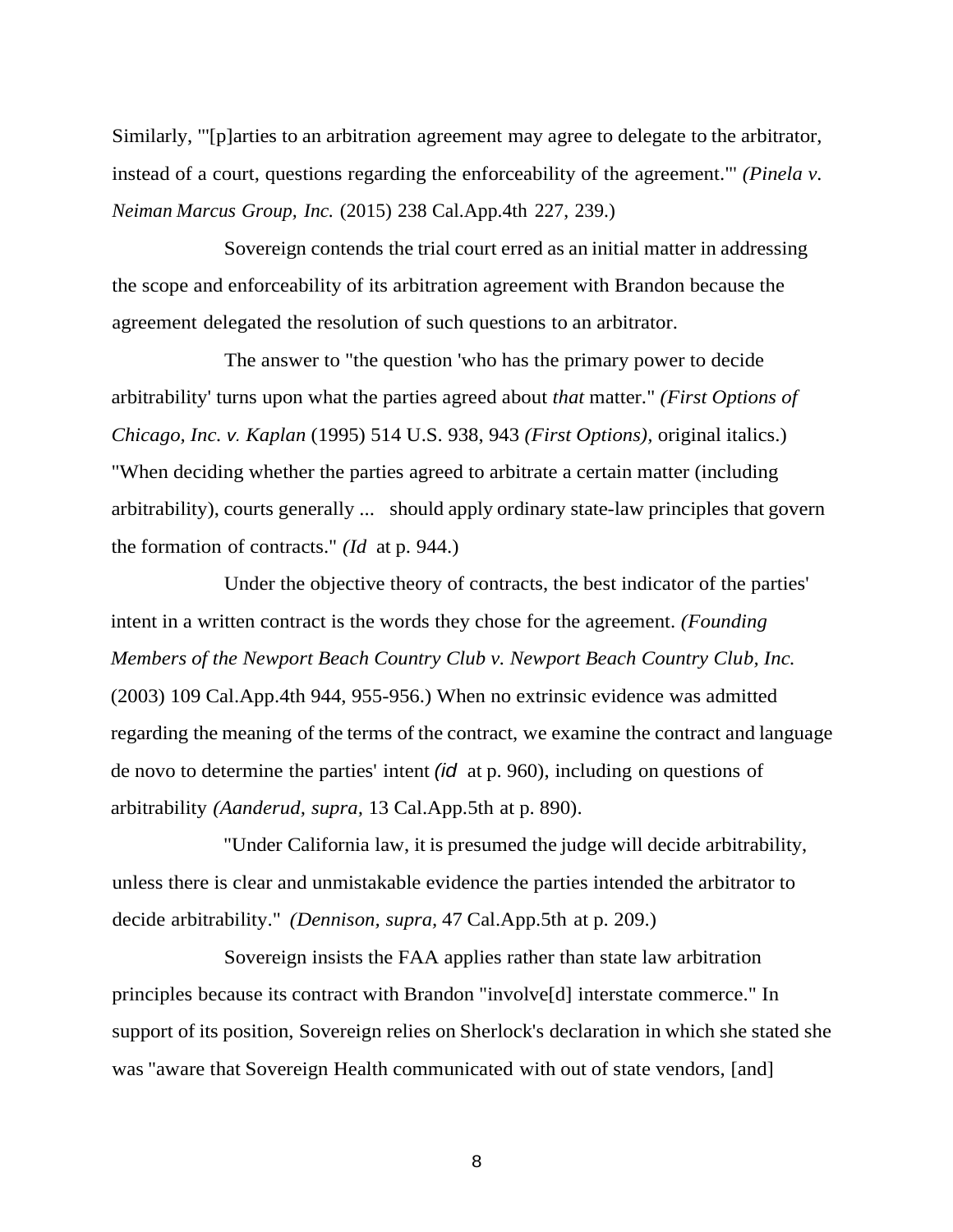purchased and obtained equipment, supplies and goods from outside the State of California for residents' use and benefit at the facility."

Sovereign contends this alleged nexus with interstate commerce outweighs the agreement's specification of California law as "Governing Law." Sovereign's insistence on the FAA' s application is puzzling because there is no disagreement between California law and the FAA regarding arbitrability. Under both, until shown otherwise, "courts presume that the parties intend courts, not arbitrators, to decide ... disputes about 'arbitrability."' *(BG Group, PLC v. Republic of Argentina* (2014) 572 U.S. 25, 34; accord, *Dennison, supra,* 47 Cal.App.5th at p. 209.)

In any event, to be effective, any attempted delegation cannot be equivocal or ambiguous. Instead, the issue of arbitrability presumptively remains with the court except "where 'the parties *clearly and unmistakably* provide otherwise."' *(Brennan* v. *Opus Bank* (9th Cir. 2015) 796 F.3d 1125, 1130 *(Brennan);* accord, *Dennison, supra,* 47 Cal.App.5th at p. 209.) "[C]ourts should not assume that the parties agreed to arbitrate arbitrability unless there is 'clea[r] and unmistakabl[e]' evidence that they did so." *(First Options, supra,* 514 U.S. at p. 939.)

Sovereign argues the parties' intent to have an arbitrator determine questions of arbitrability is reflected implicitly in the broad language of their arbitration clause which states a general desire for disputes to be resolved "without litigation." Specifically, "The Parties" stated expressly in the "Dispute Resolution" section of the emollment agreement their "desire to resolve *any* dispute, whether based on contract, tort, statute or other legal or equitable theory *arising out of or related to* this Agreement ... or the breach or termination of this Agreement ... without litigation." (Italics added.)

While this language might permit an inference the parties intended that an arbitrator should resolve arbitrability questions (i.e., "any dispute"), such an intent is not clear and unmistakable. The clause does not mention arbitrability, nor is it mentioned anywhere else in the agreement. Arbitrability is a "rather arcane" subject *(First Options,*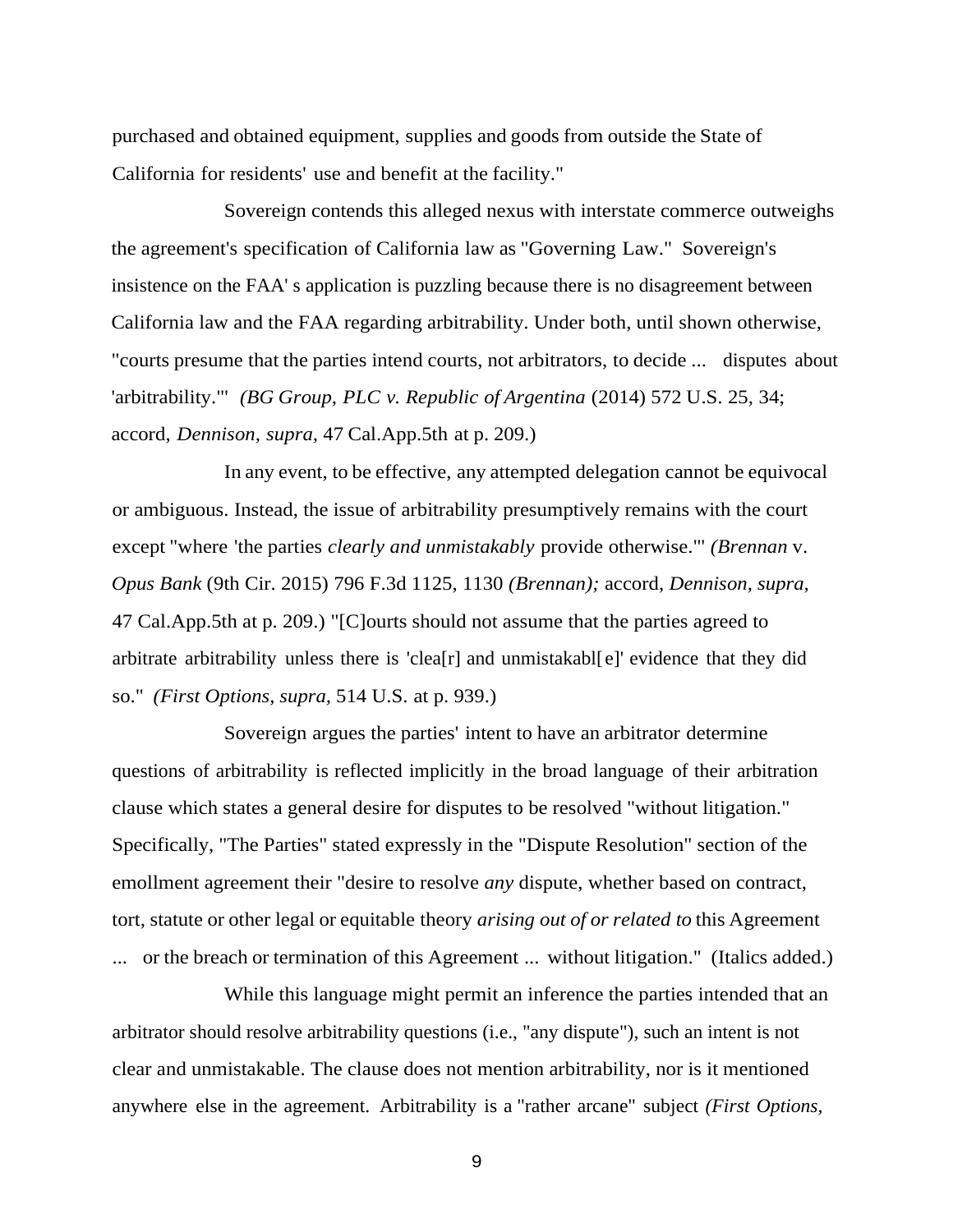*supra,* 514 U.S. at p. 945), and silence or ambiguity regarding arbitrability favors the presumption for judicial determination *(ibid).*

"Even broad arbitration clauses that expressly delegate the enforceability decision to arbitrators may not meet the clear and unmistakable test, where other language in the agreement creates an uncertainty in that regard." *(Ajamian v. CantorC02e, L.P.* (2012) 203 Cal.App.4th 771, 792 *(Ajamian).* Here, the agreement not only did not expressly delegate arbitrability to an arbitrator, it expressly contemplated court review of the validity and enforceability of the agreement: "If *a court* finds that any provision of this Agreement is invalid or unenforceable ...." (Italics added.) This broad power of review for validity and enforceability expressly extended to "any provision of this Agreement ... for any reason ......."<sup>5</sup>

Sovereign attempts to limit this broad authority by observing that it is conferred at the end of the agreement under a "Miscellaneous" heading. Sovereign points out that the dispute resolution section of the agreement has its own severability term under a heading entitled "Enforceability: "If any part *of this dispute resolution provision* is held to be unenforceable, it shall be severed and shall not affect either the duty to arbitrate or any other part of this provision." (Italics added.)

We are not persuaded. The "Severability" provision in the "Miscellaneous" section of the agreement expressly gave the court the authority to review the validity and enforceability of the agreement as a whole. This broad judicial authority to hold "any provision" of the agreement "invalid or unenforceable for any reason" precludes any

<sup>5</sup> In full, the "Severability" clause stated: "If any provision of this Agreement will be held to be *invalid or unenforceable for any reason,* the remaining provisions will continue to be valid and enforceable. *If a court* finds that *any provision of this Agreement* is invalid and unenforceable, but that by limiting such provision it would become valid and enforceable, then such provision will be deemed written, construed and enforced as so limited." (Italics added.)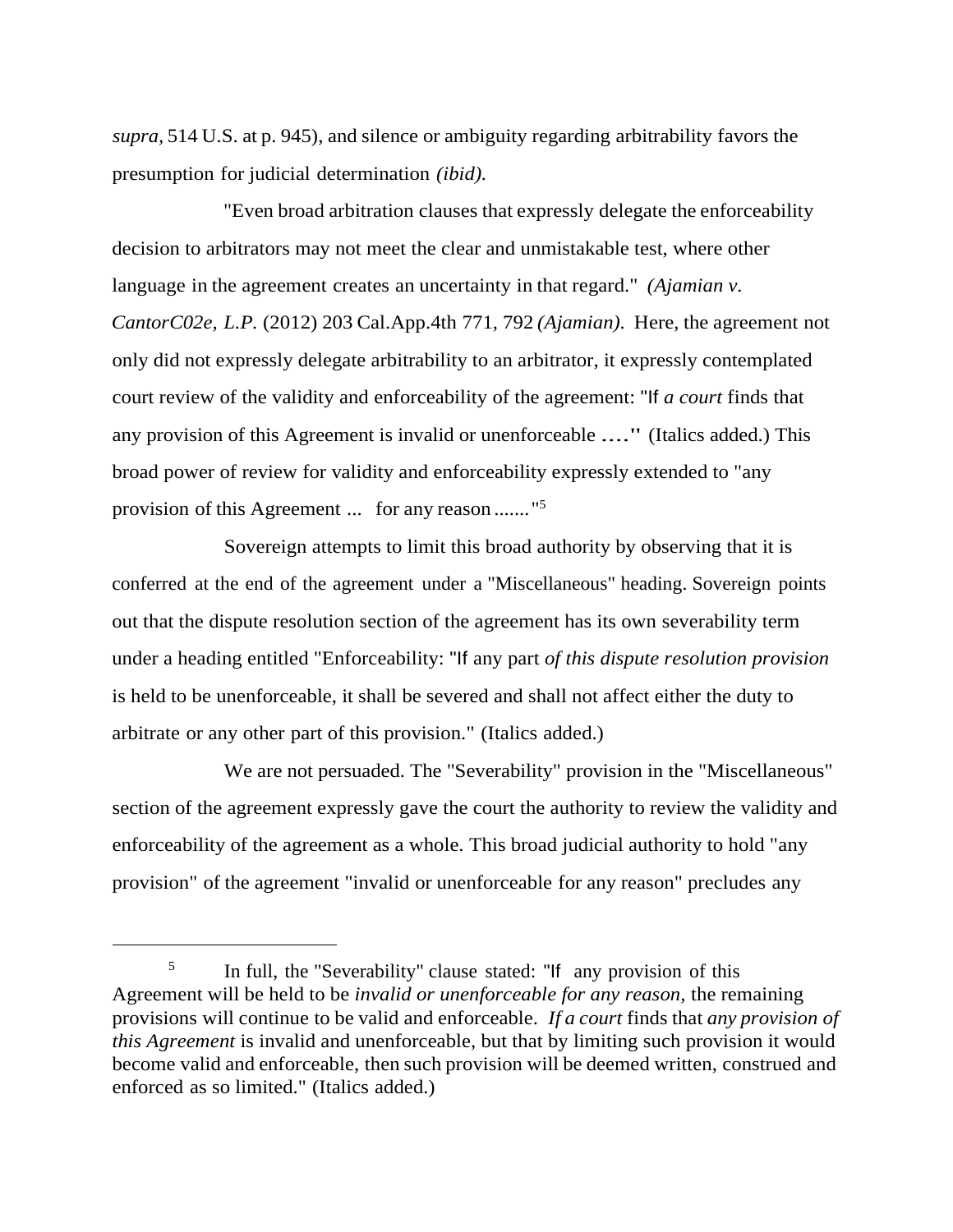conclusion that the parties clearly and unmistakably delegated arbitrability questions to an arbitrator.

Sovereign nonetheless argues arbitral delegation occurred "ultimately" by reference. That is, the agreement's arbitration provision specified "binding arbitration pursuant to the Commercial Arbitration Rules of the American Arbitration Association (the 'Rules')." According to Sovereign, the applicable version of those rules provided that "[t]he arbitrator shall have the power to rule on his or her own jurisdiction, including any objections with respect to the existence, scope, or validity of the arbitration agreement or to the arbitrability of any claim or counterclaim" and that "the arbitrator shall have the power to determine the existence or validity of a contract of which an arbitration clause forms a part."<sup>6</sup>

At oral argument, counsel for Sovereign agreed that a copy of the AAA rules was never provided to Brandon. Sovereign nonetheless argues "that incorporation of the [AAA] arbitration rules constitutes clear and unmistakable evidence that the parties agreed to arbitrate arbitrability."' *(Brennan, supra,* 796 F.3d at p. 1130.) *Brennan* limited its "holding to the facts of the present case, which *do* involve an arbitration agreement 'between sophisticated parties."' *(Id* at p. 1131, italics added.)

Neither *Brennan* nor Sovereign provide authority holding that incorporation binds an unsophisticated party. The two cases on which Sovereign relies in addition to *Brennan* did not consider the issue. *(Rodriguez v. American Technologies, Inc.* (2006) 136 Cal.App.4th 1110, 1123 *(Rodriguez); Dream Theater, Inc. v. Dream Theater* (2004) 124 Cal.App.4th 547, 557 *(Dream Theater).)*

Here, regardless of Brandon's sophistication or lack thereof, the emollment agreement itself resolves the arbitrability question against Sovereign. The agreement's

<sup>&</sup>lt;sup>6</sup> The AAA Commercial Arbitration Rules and Mediation Procedures that Sovereign includes in the record are 46 pages long, single-spaced.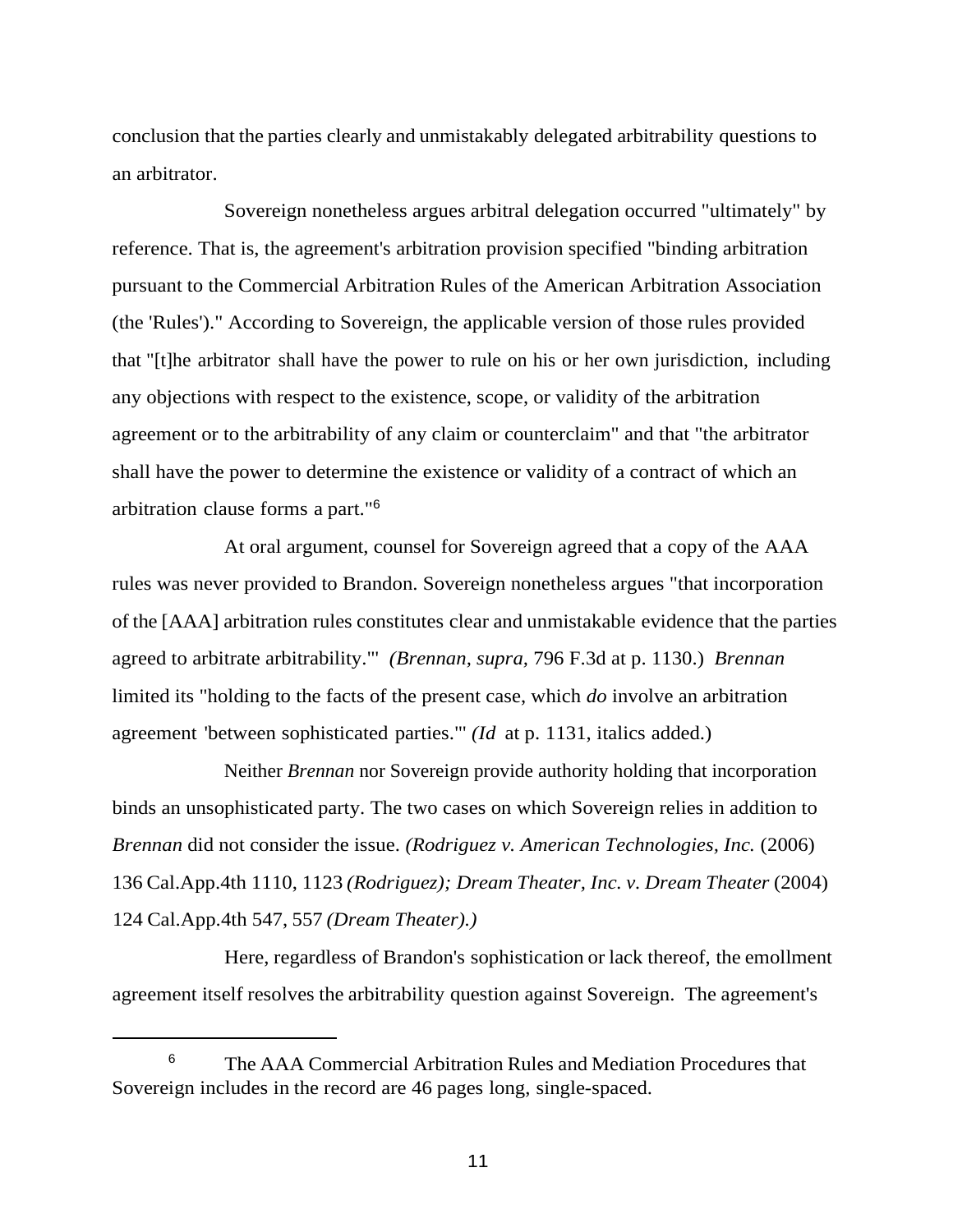broad severability language confirms the trial court's retained authority to resolve questions concerning the validity or enforceability of the agreement. None of the cases on which Sovereign relies for delegation-by-reference-to-arbitral-rules involved the parties' simultaneous express statement of broad judicial power to hold "any provision" of their agreement "invalid or unenforceable for any reason."

At best, the dual delegation presented by the facts here-to the arbitrator by reference to AAA rules, and to the court expressly-created uncertainty. Uncertainty or ambiguity as to whether arbitrability determinations have been delegated to the arbitrator cannot overcome the presumption for judicial determination of threshold issues. *(Ajamian, supra,* 203 Cal.App.4th at pp. 790-791.) "[W]here one contractual provision indicates that the enforceability of an arbitration provision is to be decided by the arbitrator, but another provision indicates that the *court* might also find provisions in the contract unenforceable, there is no clear and unmistakable delegation of authority to the arbitrator." *(Id* at p. 790.) As *Ajamian* observed, mere reference to arbitral rules may "tell[] the reader almost nothing, since a court *also* has power to decide such issues, and nothing in the AAA rules states that the AAA arbitrator ... has *exclusive* authority to do so ...." *(Id* at p. 789.)

Under these circumstances, Sovereign has not met its burden to defeat the applicable presumption. "[I]t is not enough that ordinary rules of contract interpretation simply yield the result that arbitrators have power to decide their own jurisdiction. Rather, the result must be clear and unmistakable, because the law is solicitous of the parties actually *focusing* on the issue. Hence silence or ambiguity is not enough." *(Gilbert Street Developers, LLC v. La Quinta Homes, LLC* (2009) 174 Cal.App.4th 1185, 1191-1192.)

As *Ajamian* explained: "[W]e must be mindful of what the United States Supreme Court has emphasized unflinchingly for decades: notwithstanding the public policy favoring arbitration, arbitration can be imposed only as to issues the parties agreed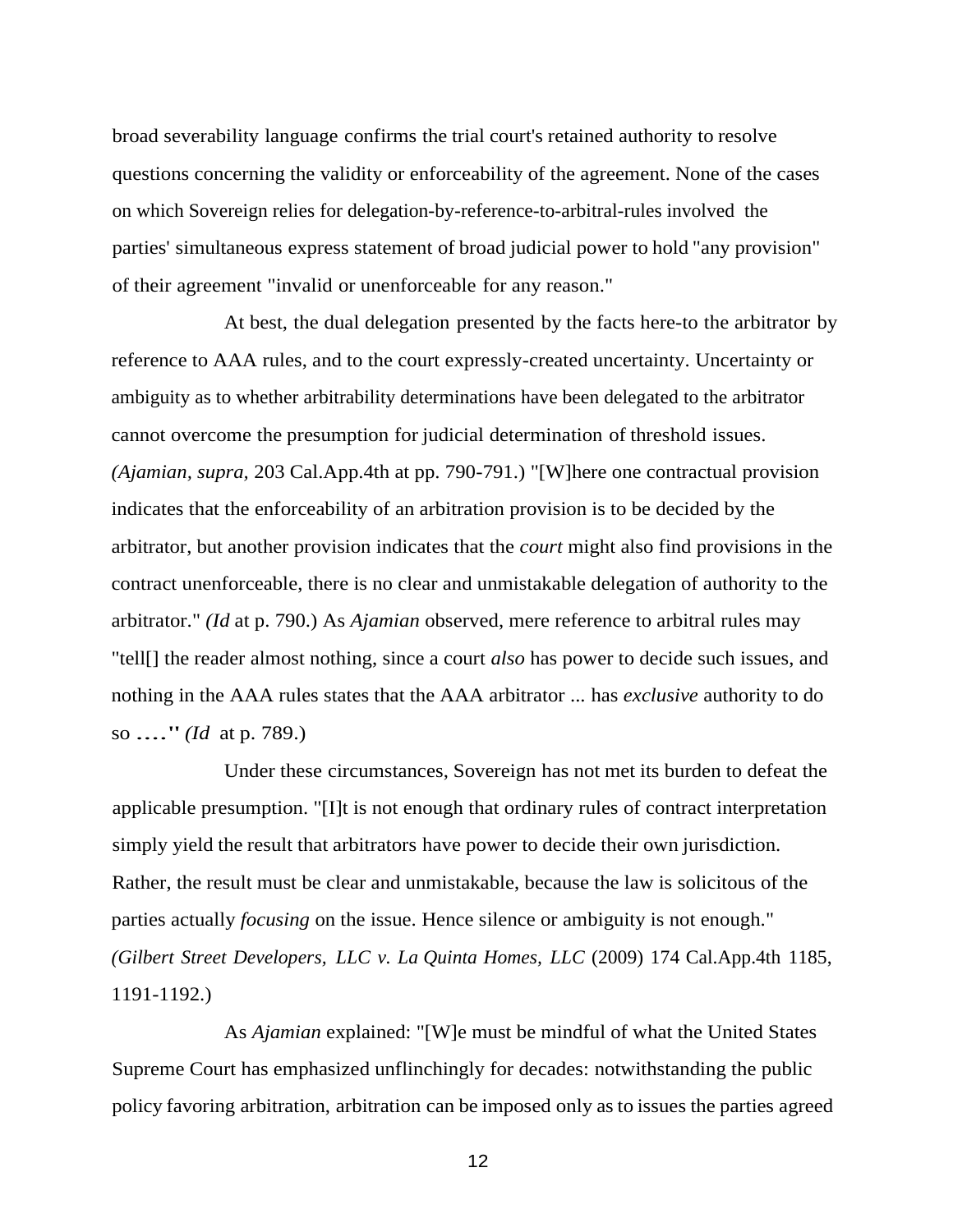to arbitrate; given the slim likelihood that the parties actually contemplated who would determine threshold enforceability issues, as well as the default presumption that such issues would be determined by the court, those threshold issues must be decided by the court absent *clear and unmistakable* proof to the contrary." *(Ajamian, supra,* 203 Cal.App.4th at p. 789.) That is the case here. The trial court did not err in its ruling.

2. *Unconscionability, Governing Law, and Sovereign's Contentions* Sovereign challenges the trial court's findings that the emollment agreement was procedurally unconscionable, substantively unconscionable, and permeated by unconscionability. We disagree. Once again, the court did not err.

"Whether an agreement is unconscionable presents a question of law which we review de novo. But 'factual issues may bear on that determination. [Citations]. Thus, to the extent the trial court's determination that the ... agreement was unconscionable turned on the resolution of conflicts in the evidence or on factual inferences to be drawn from the evidence, we consider the evidence in the light most favorable to the trial court's ruling and review the trial court's factual determinations under the substantial evidence standard."' *(Williams v. Atria Las Posas* (2018) 24 Cal.App.5th 1048, 1055.)

"'Unconscionability has procedural and substantive aspects."' *(Carbajal v. CWPSC, Inc.* (2016) 245 Cal.App.4th 227, 242 *(Carbajal).)* "Procedural unconscionability 'addresses the circumstances of contract negotiation and formation, focusing on oppression or surprise due to unequal bargaining power."' *(Id* at p. 243.) "' [E]ven without any notable surprises,"' adhesion contracts ""'bear within them the clear danger of oppression and overreaching.""" *(Baltazar v. Forever 21, Inc.* (2016) 62 Cal.4th 1237, 1244 *(Baltazar).)* Thus, the take-it-or-leave-it nature of an adhesive contract "is sufficient to establish some degree of procedural unconscionability." *(Sanchez v. Valencia Holding* Co., *LLC* (2015) 61 Cal.4th 899, 915 *(Sanchez).)* In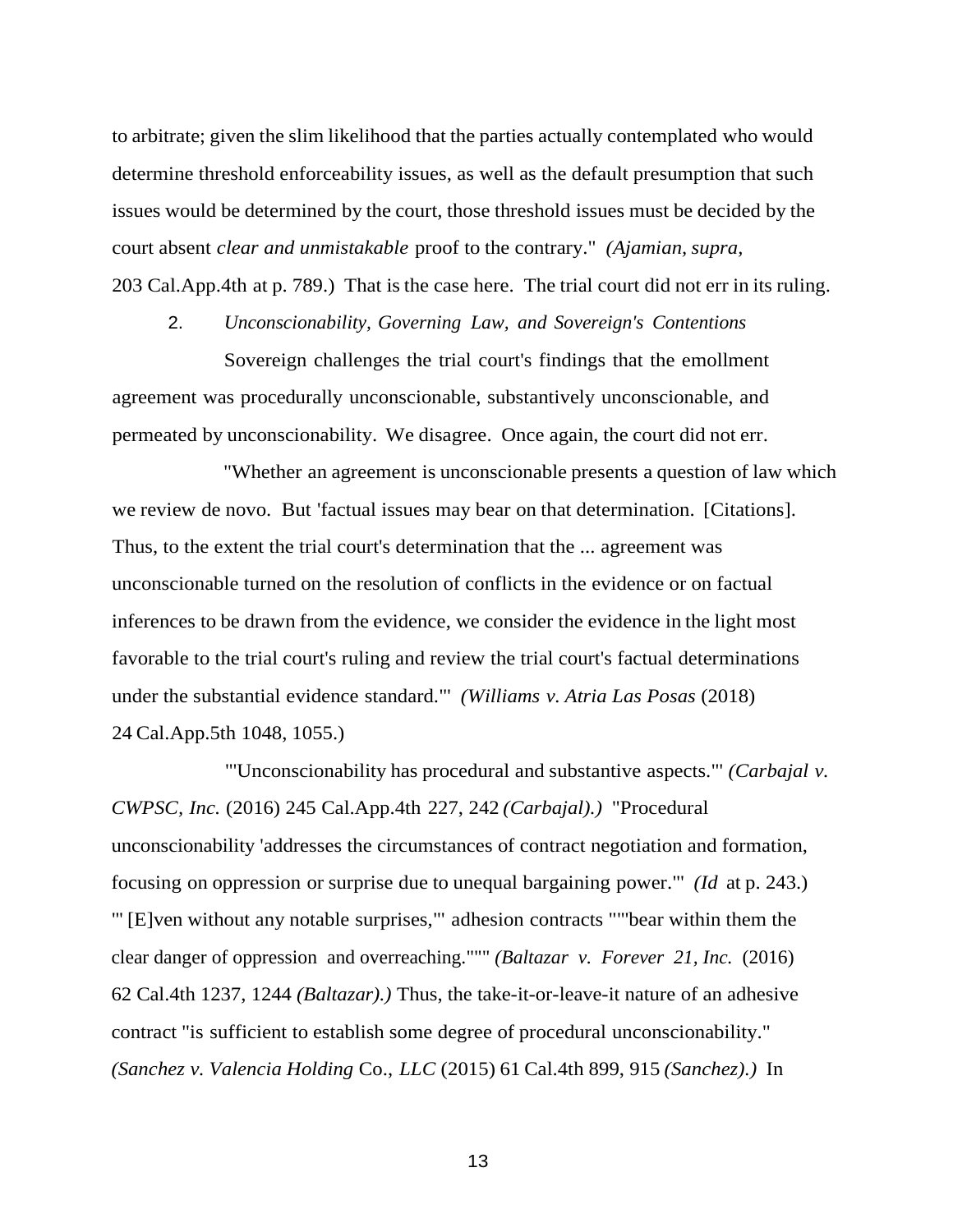contrast, there is no procedural unconscionability in contracts "'that have been freely negotiated by roughly equal parties."' *(Baltazar,* at p. 1244.)

Substantive unconscionability "'pertains to the fairness of an agreement's actual terms and to assessments of whether they are overly harsh or one-sided.' [Citation.] This includes consideration of the extent to which the disputed term is outside the reasonable expectation of the nondrafting party or is unduly oppressive." *(The McCajfrey Group, Inc. v. Superior Court* (2014) 224 Cal.App.4th 1330, 1349-1350.) "The essential notion ... is "'that unconscionability requires a substantial degree of unfairness beyond a 'simple old-fashioned bad bargain."'"' *(Carbajal, supra,* 245 Cal.App.4th at pp. 247-248.)

Procedural and substantive unconscionability "'must *both* be present in order for a court to exercise its discretion to refuse to enforce a contract or clause under the doctrine of unconscionability.' [Citation.] But they need not be present in the same degree." *(Armendariz v. Foundation Health Psychcare Services, Inc. (2000)* 24 Cal.4th 83, 114.) Essentially, the court must apply a sliding scale to its analysis: ""'[T]he more substantively oppressive the contract term, the less evidence of procedural unconscionability is required to come to the conclusion that the term is unenforceable, and vice versa.""' *(Nguyen v. Applied Medical Resources Corp.* (2016) 4 Cal.App.5th 232, 247.)

In our de novo review, we tum first to procedural unconscionability. Sovereign disputes the trial court's procedural unconscionability findings, including whether Brandon was subjected to an adhesion contract and the effect of not furnishing him with the AAA arbitrability rules Sovereign sought to enforce. Sovereign also disputes the court's substantive unconscionability finding that the agreement was "harsh" and one-sided.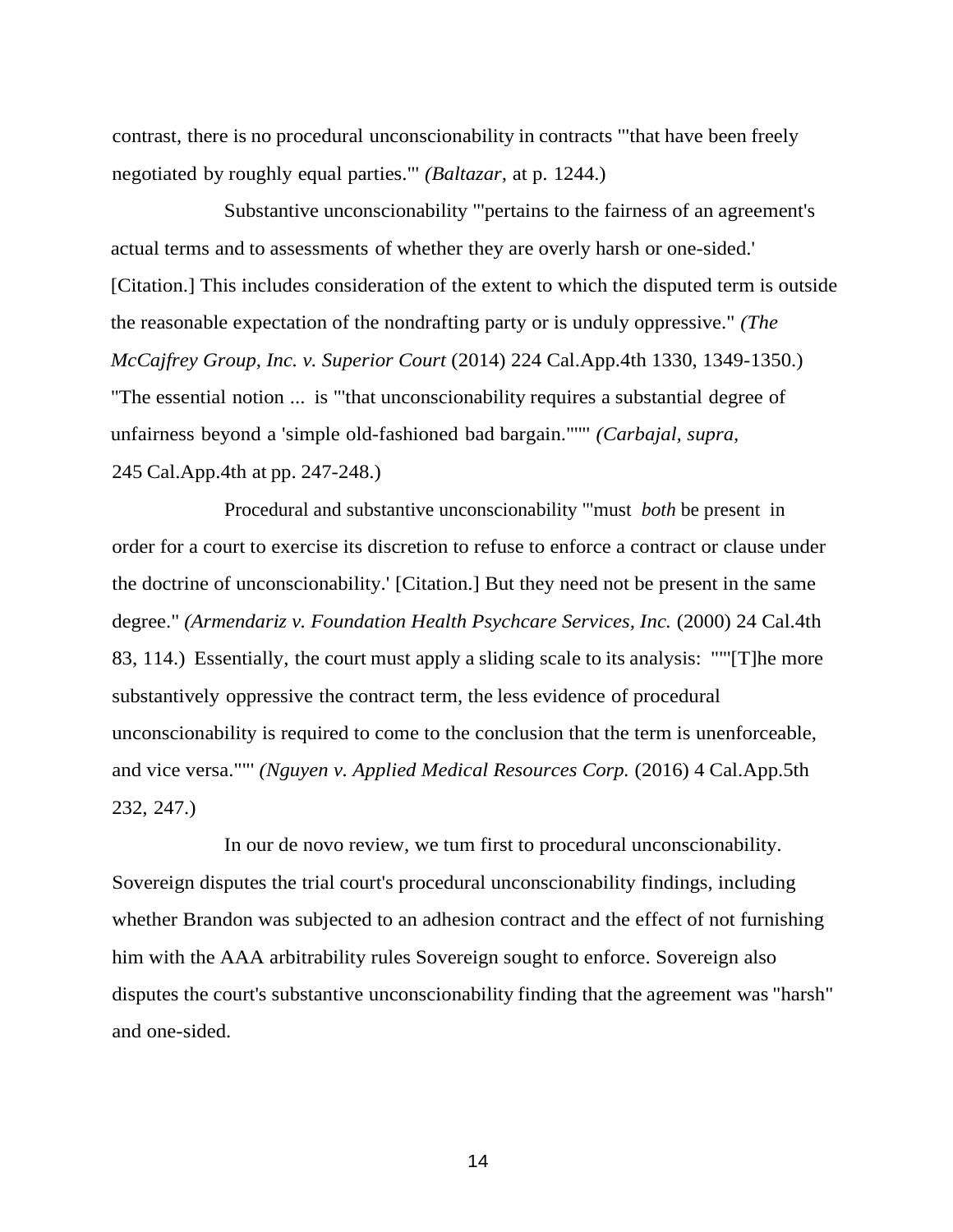### 3. *Procedural Unconscionability*

Sovereign contends the emollment agreement was not adhesive because it expressly contemplated modification. Again, we disagree. The clear purpose of the provision on which Sovereign relies, which required that any modification "must be in writing and signed by the party obligated under the modification," is to forestall oral modification claims. (See Civ. Code, § 1698 [written agreements may be orally modified unless specified otherwise].) Similarly, the emollment agreement's integration clause does not authorize negotiation, confirm that it occurred (there was no evidence of negotiation), or contemplate further negotiation. Instead, it only affirms "[t]his Agreement contains the entire agreement of the parties."

The abstract possibility of a written modification does not demonstrate that the terms were either negotiated or negotiable. There is no evidence that Brandon had any bargaining power as a "sought-after" contractual partner. *(Carbajal, supra,* 245 Cal.App.4th at p. 244.) There is no evidence Brandon was *aware* he had any such power, either when he was admitted or at any later time.

Sovereign argues, relying on its intake coordinator's testimony, that because Sovereign on two unspecified occasions in the past allowed a client to stay overnight before signing an emollment agreement, that Brandon could have done so as well. No evidence indicated this option was communicated to Brandon.

In any event, a potential overnight deferral is not evidence of any possibility of negotiation. The coordinator said nothing about the terms of the emollment agreement being subject to negotiation or alteration or that Brandon could have done so here, or that he knew he had any such rights. Even sophisticated purchasers of luxury vehicles may not understand that the terms of a preprinted contract may be negotiable. *(Sanchez, supra,* 61 Cal.4th at p. 914.) "Moreover," as the Supreme Court has explained, "in the context of consumer contracts, [it has] never required, as a prerequisite to finding procedural unconscionability, that the complaining party show it tried to negotiate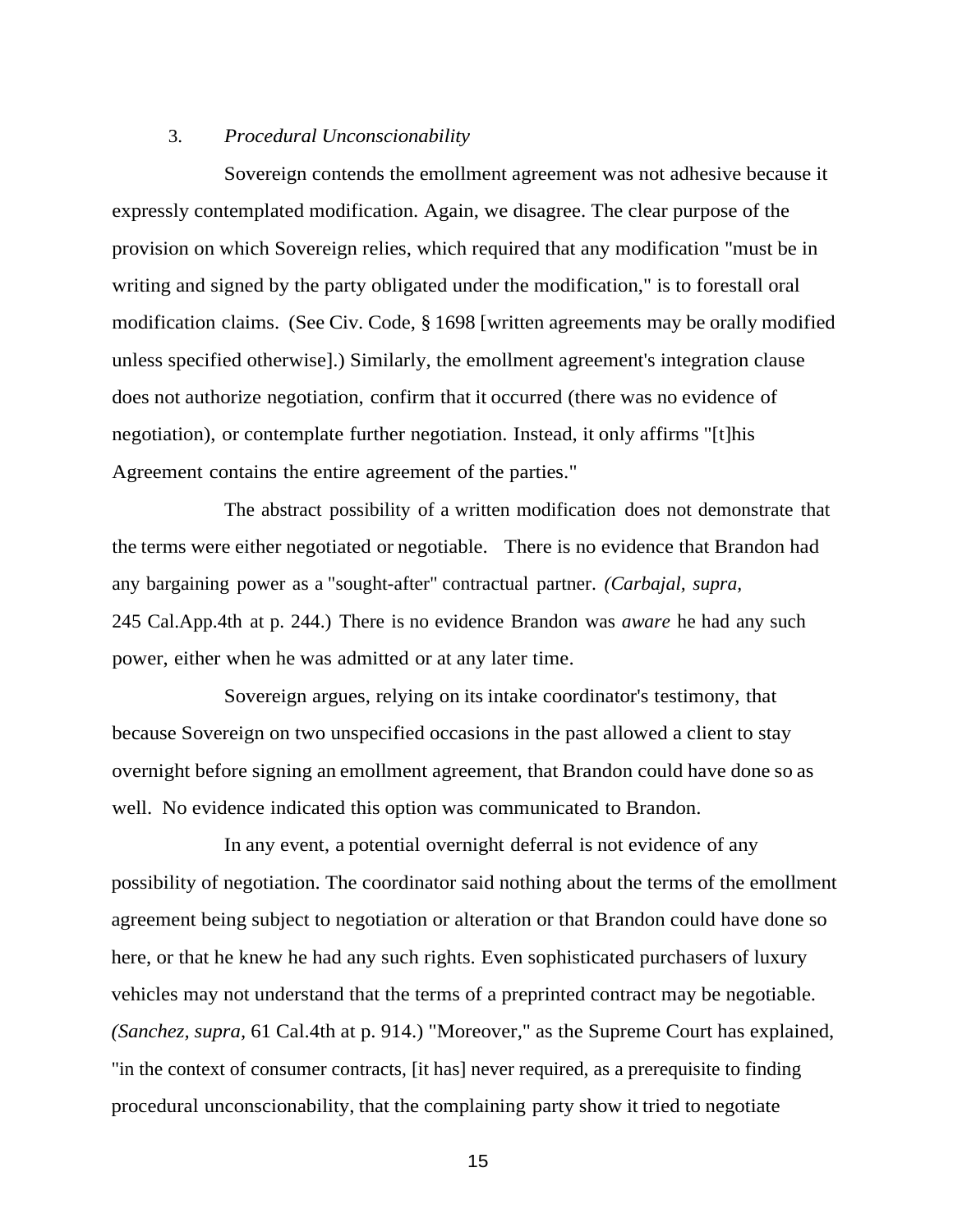standardized contract provisions." *(Ibid)* Sovereign's challenge to the adhesive nature of the contract is without merit.

"'[P]rocedural unconscionability requires either oppression or surprise."' (*Carbajal, supra,* 245 Cal.App.4th at p. 243.) By itself, an adhesion contract may present a low or modest degree of procedural unconscionability, but that can "rise[] to a moderate level" when the party drafting the agreement fails to provide a copy of the applicable arbitration rules. *(Id* at p. 244.) Sovereign contends Supreme Court authority undermines this basis for finding increased procedural unconscionability here. (See *Baltazar, supra,* 62 Cal.4th 1237.) We are not persuaded.

In *Baltazar,* the employer failed to provide the plaintiff with a copy of the AAA employment arbitration rules governing the dispute between them, but the Supreme Court held that alone was not enough to increase the procedural unconscionability of the contract or arbitration provision there. *(Baltazar, supra,* 62 Cal.4th at p. 1246.) The court nonetheless observed that the plaintiffs argument for an increased degree of procedural unconscionability, which would require greater scrutiny for substantive unconscionability, "might have force if her unconscionability challenge concerned some element of the AAA rules of which she had been unaware when she signed the arbitration agreement." *(Ibid.)* That is the situation here.

A conscientious reader who was considering signing the emollment agreement at issue here would likely be surprised to find the referenced AAA rules allocated authority for arbitrability-including enforceability- in a manner contrary to the express terms of the emollment agreement, as discussed above. It is oppressive to "' artfully hid[e]"' contract terms "by the simple expedient of incorporating them by reference rather than including them in or attaching them to the arbitration agreement." *(Baltazar, supra,* 62 Cal.4th at p. 1246.) This element of surprise and oppression distinguishes *Baltazar.*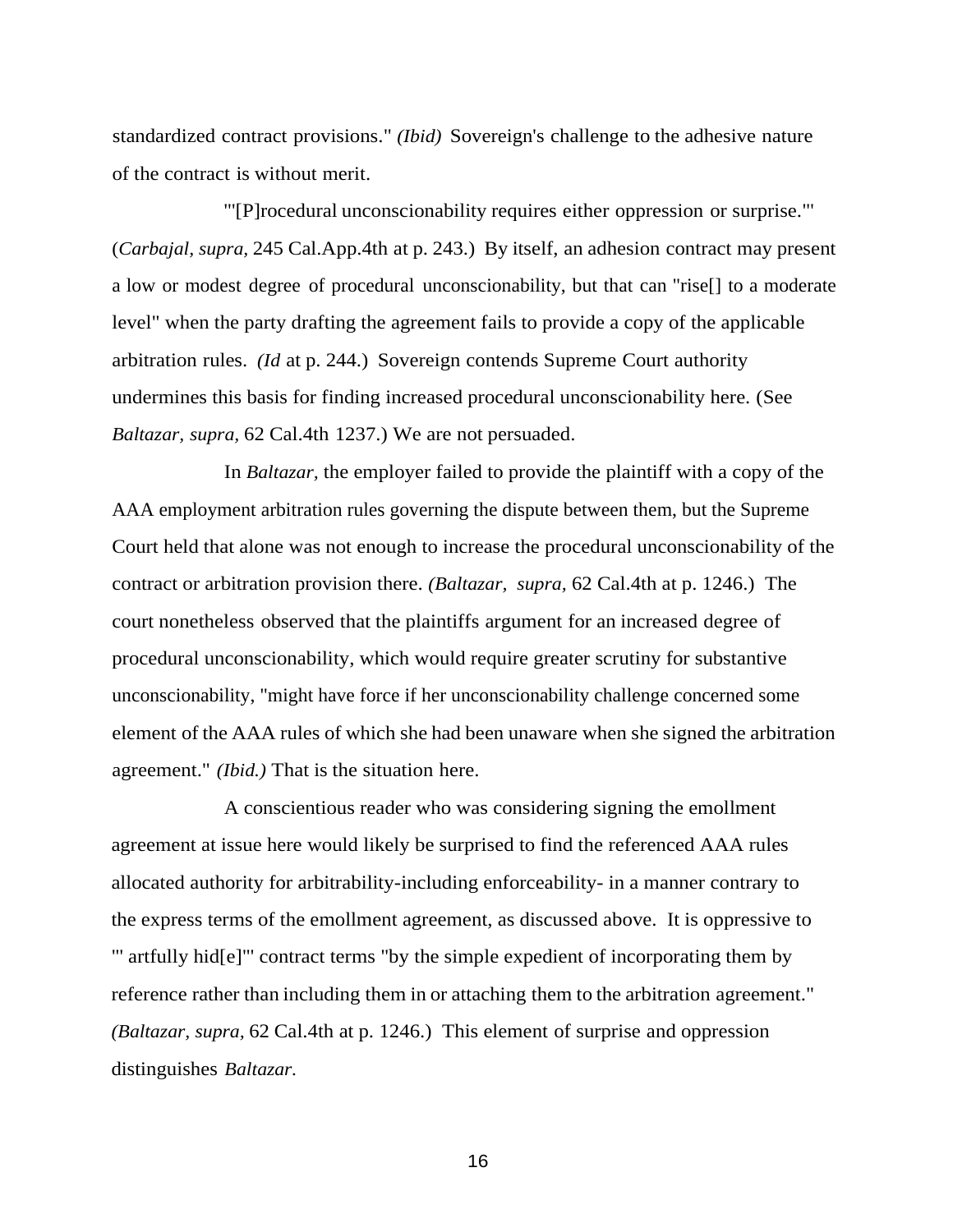The manipulative aspect of presenting important terms in a written contract and contrary terms elsewhere in an inaccessible manner is akin to furnishing a translation of only portions of a proposed agreement. (See *Carmona v. Lincoln Millennium Car Wash, Inc.* (2014) 226 Cal.App.4th 74, 84-85 *(Carmona).)* In *Carmona,* the defendant "car wash companies hid the enforceability clause and the entire confidentiality subagreement by failing to translate that portion of the agreement into Spanish," while translating the rest of the contract for Spanish-speaking applicants. *(Id* at p. 85.) The record "d[id] not reveal why the car wash companies did not translate the entirety of the employment agreement," but the reviewing court found that "with both oppression and surprise present, there is no question the arbitration agreement was procedurally unconscionable." *(Ibid)*

Any "evaluation of unconscionability is highly dependent on context." *(Sanchez, supra,* 61 Cal.4th at p. 911.) A '"claim of unconscionability often cannot be determined merely by examining the face of a contract, but will require inquiry into its ... setting, purpose, and effect."' *(Bolter v. Superior Court* (2001) 87 Cal.App.4th 900, 907.) While the trial court declined to find Brandon incompetent after sustaining Sovereign's objection to his expert's opinion regarding a lack of informed consent, we cannot ignore on our independent review Brandon's indisputably fragile mental state.<sup>7</sup> Whether or not it amounted to incompetence, "the imbalance of bargaining power is apparent." *(Carbajal, supra,* 245 Cal.App.4th at p. 244 [inexperienced student signing arbitration agreement as part of painting crew].)

At a minimum, Sovereign's assessment at or near intake indicating Brandon had "Issues with Concentration" is noteworthy; specifically, he was "[u]nable to

<sup>&</sup>lt;sup>7</sup> We also wonder how a 26-year-old man in the throes of an acute psychotic episode could be legally competent but, due to our dispositional analysis, we need not resolve that issue here.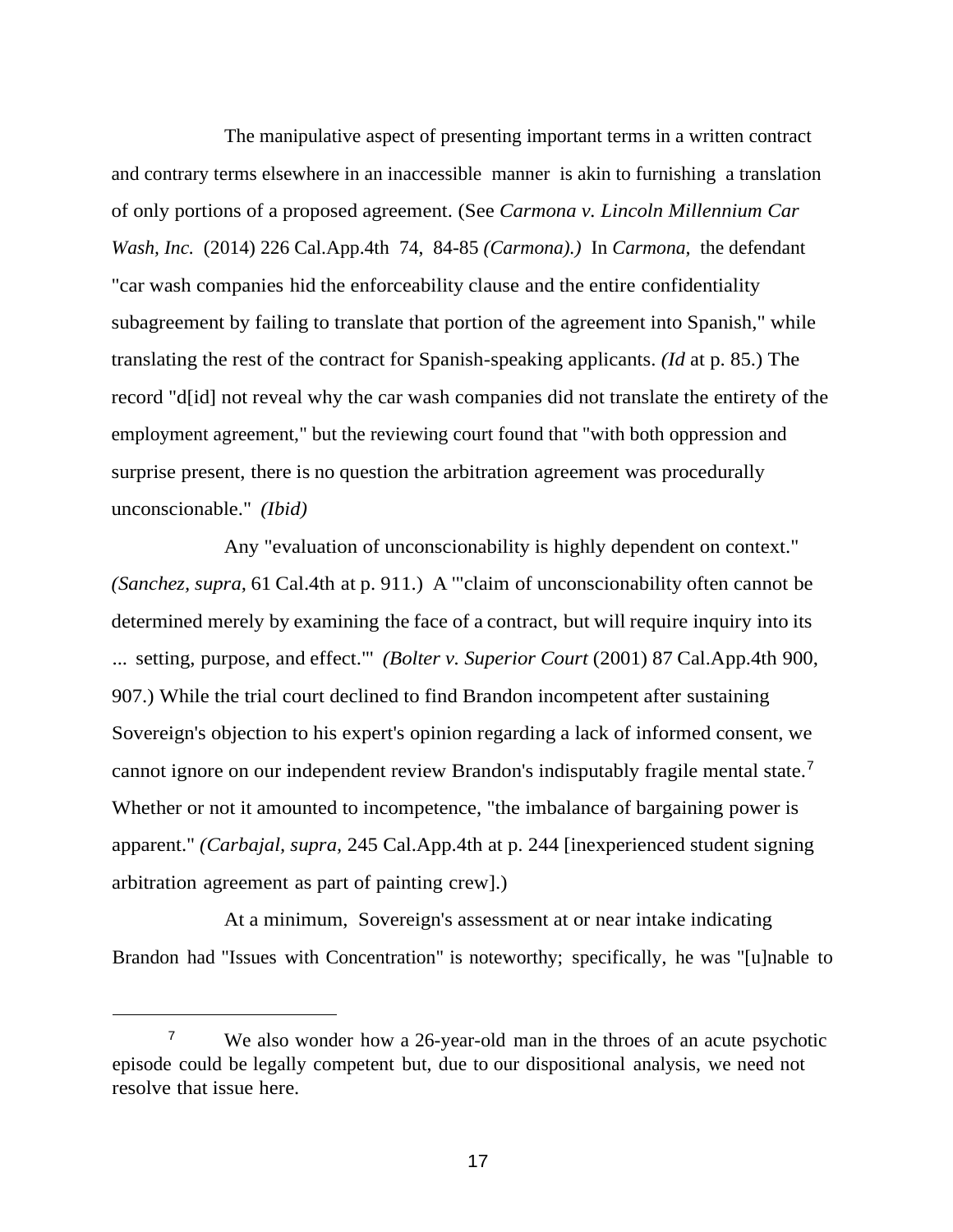focus and concentrate for more than 10-20 seconds at a time." As in *Carmona,* a contracting party's inability to grasp proposed contract terms because of a reading comprehension barrier supports a finding of a "high degree of procedural unconscionability." *(Carmona, supra,* 226 Cal.App.4th at p. 85.) Doing so is akin to presenting written contract terms to a visually impaired person who is unlikely to be able to read and understand them, which supports a constructive fraud defense to enforcement of the contract. *(Brown v. Wells Fargo Bank, NA.* (2008) 168 Cal.App.4th 938, 958-960.)

While it is not clear when Sovereign presented Brandon with the emollment agreement, Sovereign's intake coordinator indicated it was "shortly before, at the time of, or shortly after the resident's initial admission to the facility." Sovereign's Biopsychosocial Assessment documented Brandon's impaired mental state in this very time frame, including his inability to focus or concentrate. Indeed, the intake coordinator called for a professional assessment of Brandon based on his agitated state at the same time she claimed she presented him with the emollment agreement.

These circumstances support the trial court's finding of procedural unconscionability. On our de novo review, the adhesive nature of the alleged contract, failing to provide Brandon with the AAA arbitrability terms on which Sovereign now relies while providing contrary terms in the emollment agreement it drafted, and Brandon's impaired mental state all combine to result in a high level of procedural unconscionability.

Nevertheless, "procedural unconscionability alone does not invalidate a contract." *(OTO, L.L.C. v. Kho* (2019) 8 Cal.5th 111, 130 (OTO).) Instead, "its existence requires courts to closely scrutinize the substantive terms 'to ensure they are not manifestly unfair or one-sided."' *(Ibid)* "Substantive terms that, in the abstract, might not support an unconscionability finding take on greater weight when imposed by a procedure that is demonstrably oppressive." *(Ibid)* Where there is "substantial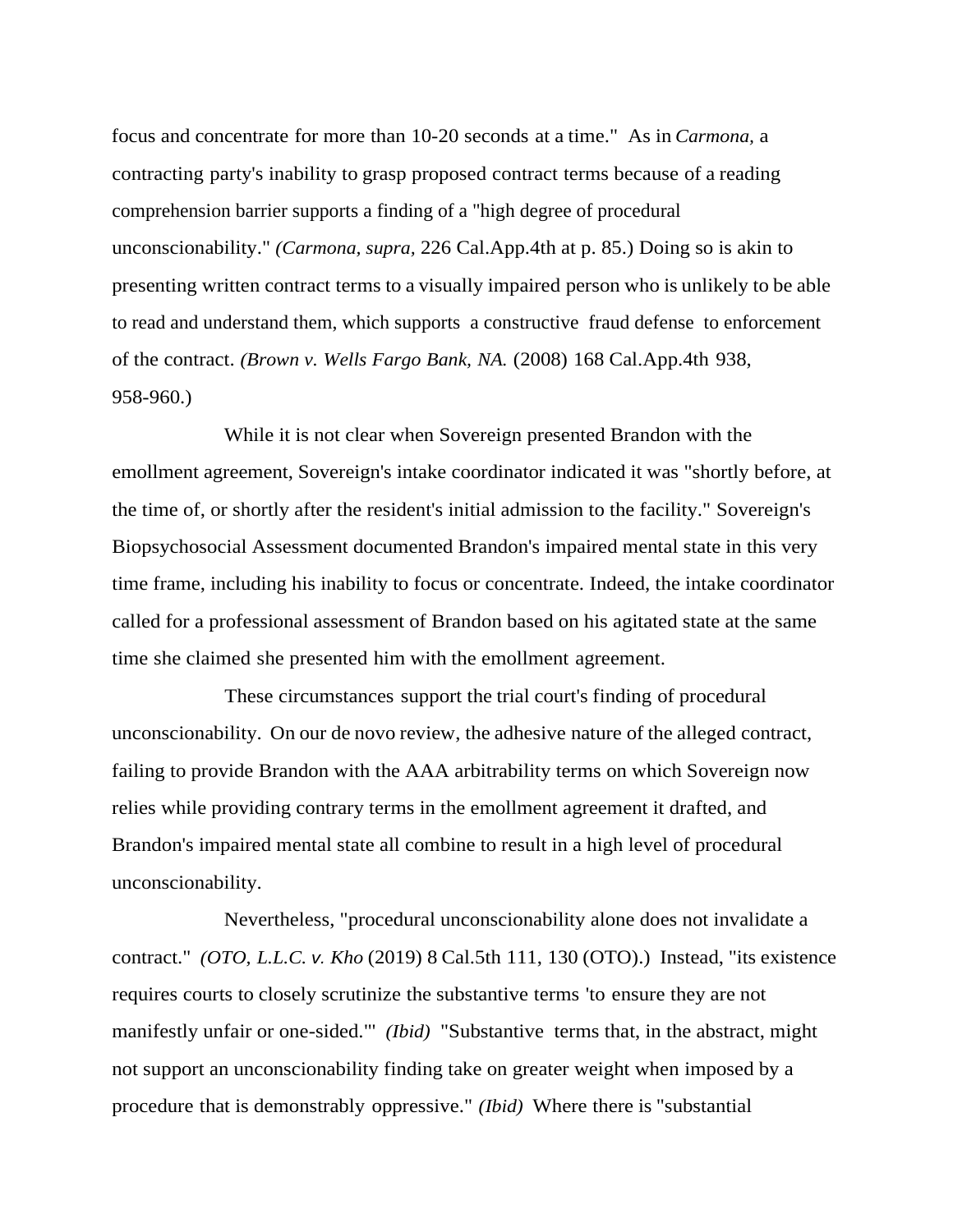procedural unconscionability ... , even a relatively low degree of substantive unconscionability may suffice to render the agreement unenforceable." *(Ibid)*

4. *Substantive Unconscionability*

"Substantively unconscionable terms may 'generally be described as unfairly one-sided."' *(Fitz v. NCR Corp.* (2004) 118 Cal.App.4th 702, 713.) ""'[T]he paramount consideration in assessing [substantive] conscionability is mutuality.""' *(Carmona, supra,* 226 Cal.App.4th at p. 85, original brackets.) Unilateral terms with "overly harsh effect[s]" are the hallmark of substantive unconscionability. *(Harper v. Ultimo* (2003) 113 Cal.App.4th 1402, 1407 *(Harper).)* Drastic limitations on one party's remedies support a finding of substantive unconscionability. *(Ibid; Penila v. Westmont Corp.* (2016) 3 Cal.App.5th 205, 222.)

In *Harper,* in the words of our departed colleague, Justice Sills, substantive unconscionability was "so present that it [was] almost impossible to keep from tripping" over it. *(Harper, supra,* 113 Cal.App.4th at p. 1407.) There, the defendant contractor allegedly broke a sewer pipe, causing concrete to spread throughout the plaintiffs' soil and into their backyard plumbing and sewer systems. The construction contract limited the remedies against the contractor to a refund, completion of work, or costs of repair or out-of-pocket loss or property damage-but capped total compensation at \$2,500 unless the parties agreed otherwise in writing. *(Id* at p. 1405.) Such restrictive damages limitations are "'yet another version of a "heads I win, tails you lose" ... clause that has met with uniform judicial opprobrium."' *(Lhotka v. Geographic Expeditions, Inc.* (2010) 181 Cal.App.4th 816, 825 *(Lhotka),* citing e.g., *Szetela v. Discover Bank* (2002) 97 Cal.App.4th 1094.)

Here, the contract imposed on Brandon not just a damages cap, but required a unilateral release of almost any conceivable claim he could assert against Sovereign. This is the opening sentence of the release section of the emollment agreement: "I release the Company from and agree not to sue the company for any liability, claim, suit,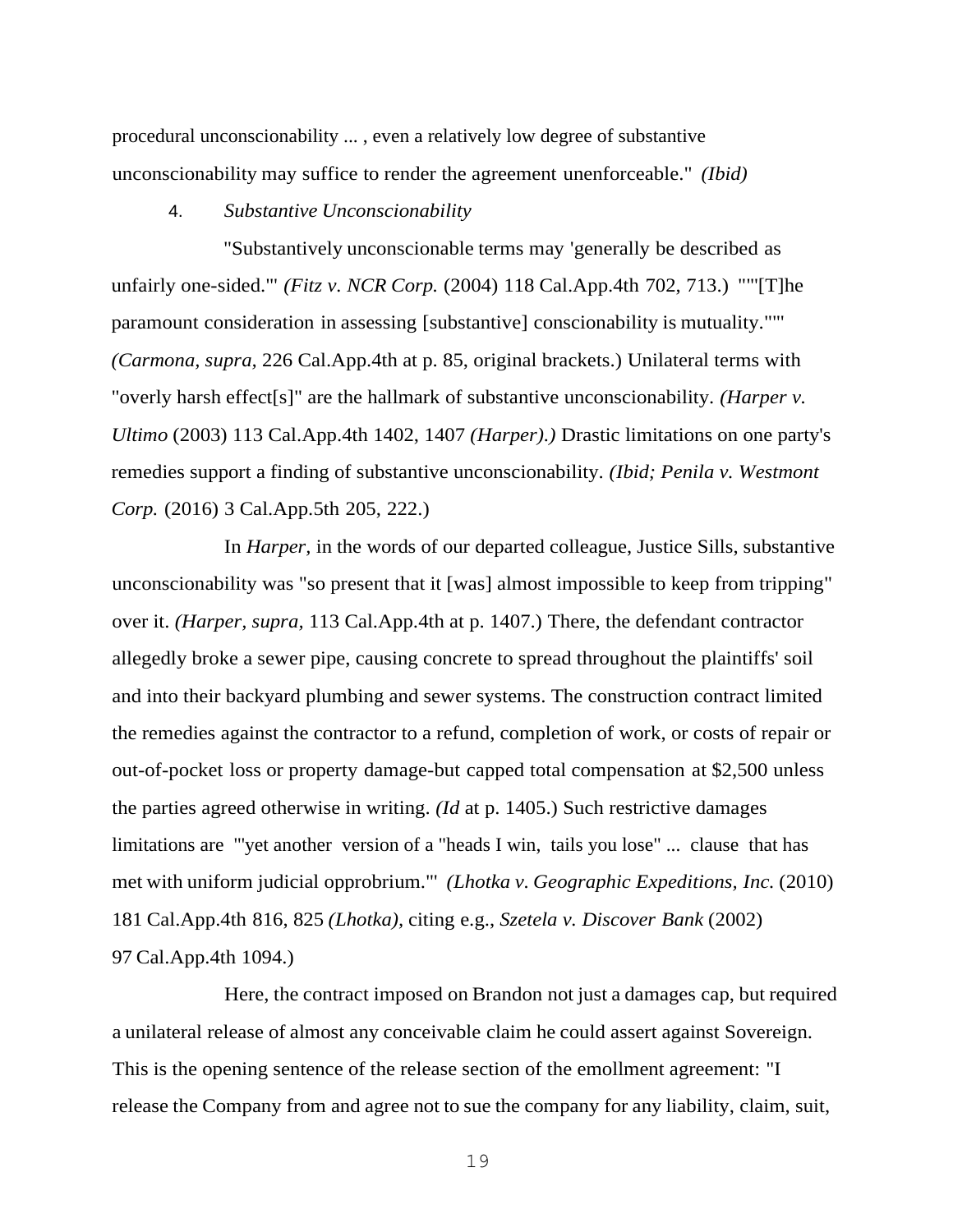or expense in any way associated with the Patient's participation in the company program or the use of any equipment or facilities in the company program." There was no corresponding limitation or waiver of claims Sovereign might make against Brandon.

Sovereign argues that "[i]nherent in an arbitration agreement is a waiver of trial by a jury," apparently focusing on Brandon's release of his right to sue and the contract's corresponding arbitration provisions. But the release at issue here is far broader than that: it explicitly extends to any *"claim* against the company as a result of any loss, injury, damage, or death suffered by the Patient." (Italics added.) The release is not limited to breach of the contract between the parties, but expressly "includes claims for personal injury, property damage, wrongful death, breach of contract, or any other type of suit." The release absolved Sovereign of taking precautions against "any injury or illness, which occurs while the Patient is emolled." The release relieved Sovereign of its duty to provide competent care or basic protection against tort harms by extending to "any losses caused or alleged to be caused, in whole or in part, by the negligence of the company....... "

We note on our de novo review that these release provisions were not limited to Brandon, but instead purported to extend to third parties. The subsequent reimbursement and attorney fees provision made Brandon the financial guarantor against other program participants' conduct and even that of Sovereign's own staff members or "any other person" in any dispute arising from his presence at a Sovereign facility: "I further agree to defend and indemnify the Company to pay or reimburse the company for money it is required to pay, including attorney's fees and costs, with respect to any and all claims brought by or on behalf of a family member, a co-participant, or any other person for any claims related to Patient's participation in the program." In our view, this provision is more than unfair and one-sided-it is punitive.

We agree with the trial court's finding that the release provisions Sovereign imposed on Brandon in Section XV are "significantly harsh and one-sided." The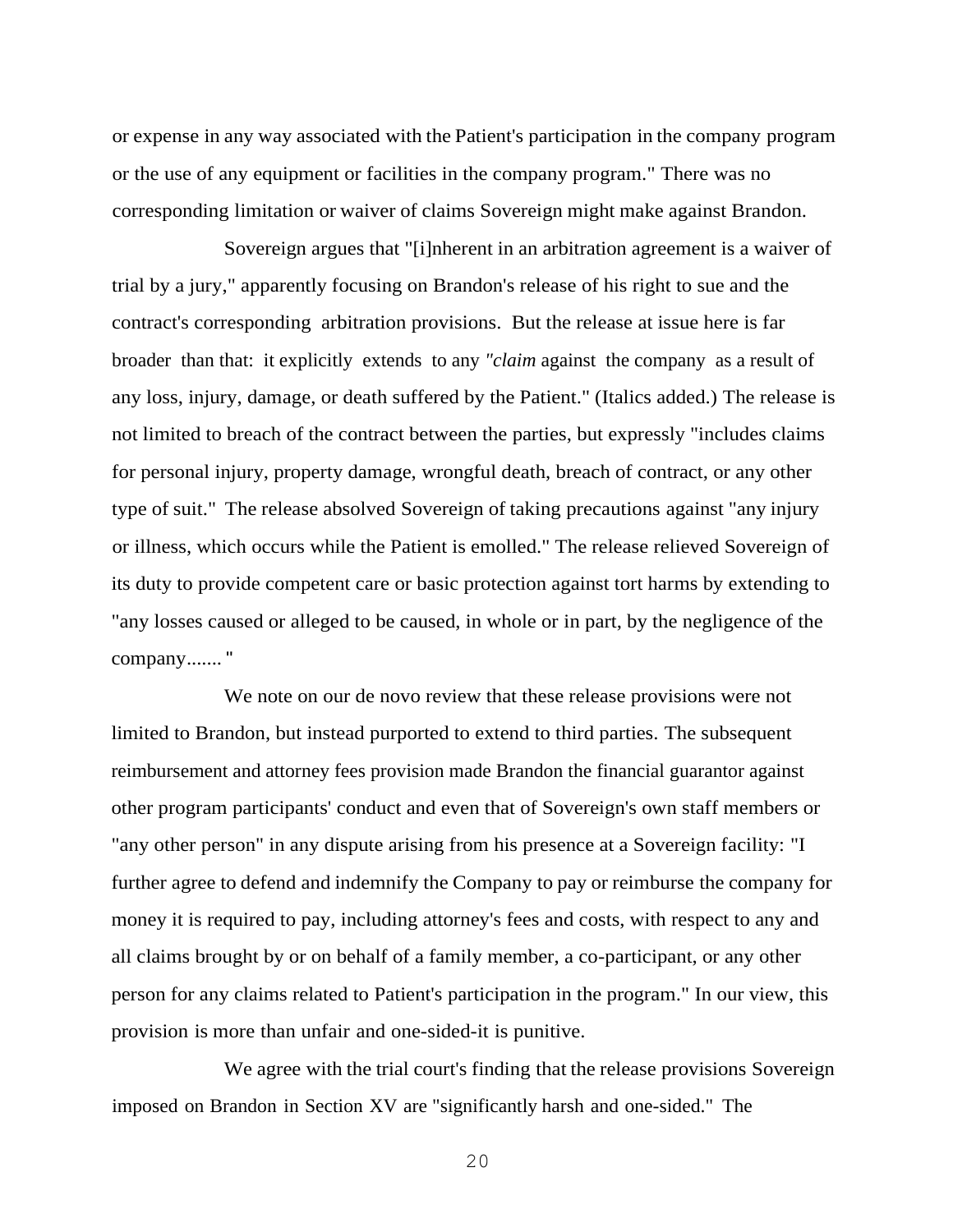apparently total evisceration of any remedies for Brandon makes the lopsidedness of the contract even more extreme than that present in *Harper.* This is exacerbated in our view by the fact that the alleged contract was made "in the context of employment or medical care-i.e., contracts for "'life's necessities.""' *(Lhotka, supra,* 181 Cal.App.4th at p. 823.) In light of the high degree of both procedural and substantive unconscionability present, the emollment agreement here was unquestionably unconscionable. (See *id* at p. 821 [sliding scale may "figure[] centrally in the analysis of the agreement"].)

5. *Severance*

Sovereign offers no justification for the imbalance in its release requirements. Instead, Sovereign argues that as to the trial court's "only [express] finding regarding substantive unconscionability," the court should have severed Section XV of the emollment agreement. (Brackets added.) According to Sovereign, this would leave the rest of the agreement intact, including its dispute resolution provisions for an arbitrator to resolve the Nelsons' claims, albeit with the one-sided release excised.

We review the question of severance for abuse of discretion. *(Lhotka, supra,* 181 Cal.App.4th at p. 821.) "Civil Code section 1670.5, subdivision (a) gives the trial court discretion to either refuse to enforce a contract it finds to be unconscionable, or to strike the unconscionable provision and enforce the remainder of the contract. ....... The trial court has discretion under this statute to refuse to enforce an entire agreement if the agreement is 'permeated' by unconscionability." *(Lhotka, supra,* at p. 826.) An agreement may be "permeated with too high a degree of unconscionability for severance to rehabilitate." *(Lange v. Monster Energy Co.* (2020) 46 Cal.App.5th 436, 455.) "'The ultimate issue in every case is whether the terms of the contract are sufficiently unfair, in view of all relevant circumstances, that a court should withhold enforcement."' (*OTO, supra,* 8 Cal.5th at p. 126.)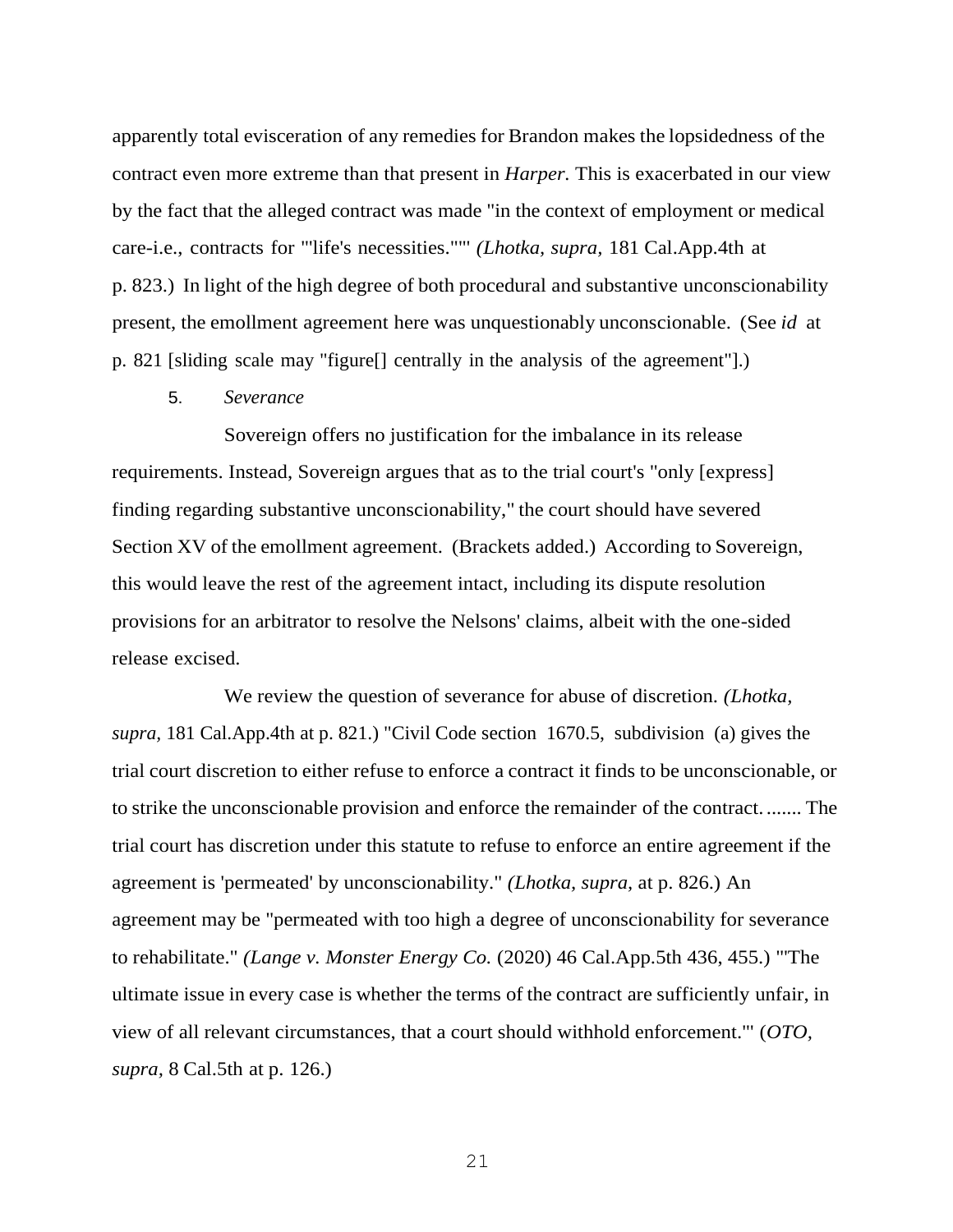Our review is informed by the fact that Sovereign did not request a statement of decision, nor did the Nelsons. Accordingly, we presume the trial court made all implied findings supporting its ruling, which we presume was correct. (*Carbajal, supra,* 245 Cal.App.4th at p. 237.) Moreover, we uphold the trial court's ruling if it was correct for any reason. *(Ibid)*

In addition to the one-sided release, the Nelsons point to other unconscionable provisions permeating the agreement and precluding severance, none of which Sovereign addresses. For instance, the agreement's arbitration provision purported to set a time bar of two years for all claims, thereby curtailing, as the Nelsons point out, a plaintiffs ability to seek redress for fraud within the statutory three-year period. (Code Civ. Proc.,§ 338, subd. (d).) While the time bar appeared to be neutral on its face, applying to "[a]ny claim by either Party," seemingly neutral limitations can be "nonmutual in effect." *(Baxter v. Genworth North America Corp.* (2017) 16 Cal.App.5th 713, 727 *(Baxter)* [discovery limitations].)

That is the case here, where Sovereign's principal purpose under the emollment agreement appears to have been to ensure payment for its services, while a plaintiffs claims-including the Nelsons-necessarily would be much more complex, requiring more time. (Assuming they could be asserted at all, given the release that Sovereign required.) In these circumstances, we conclude "[a]n arbitral limitations period that is shorter than the otherwise applicable period is one factor that supports a finding of substantive unconscionability." *(Magno v. The College Network, Inc.* (2016) 1 Cal.App.5th 277, 291; accord *Baxter, supra,* 16 Cal.App.5th at p. 731.)

The arbitration clause here also severely curtailed discovery. It restricted discovery interrogatories, "including subparts," and requests for admission to just 10 of each. The discovery provision allowed a party to produce all of *its* witnesses for deposition and at arbitral hearings, but appeared to limit its responsibility to produce witnesses not on *its* witness list to just "four other persons within such Party's control."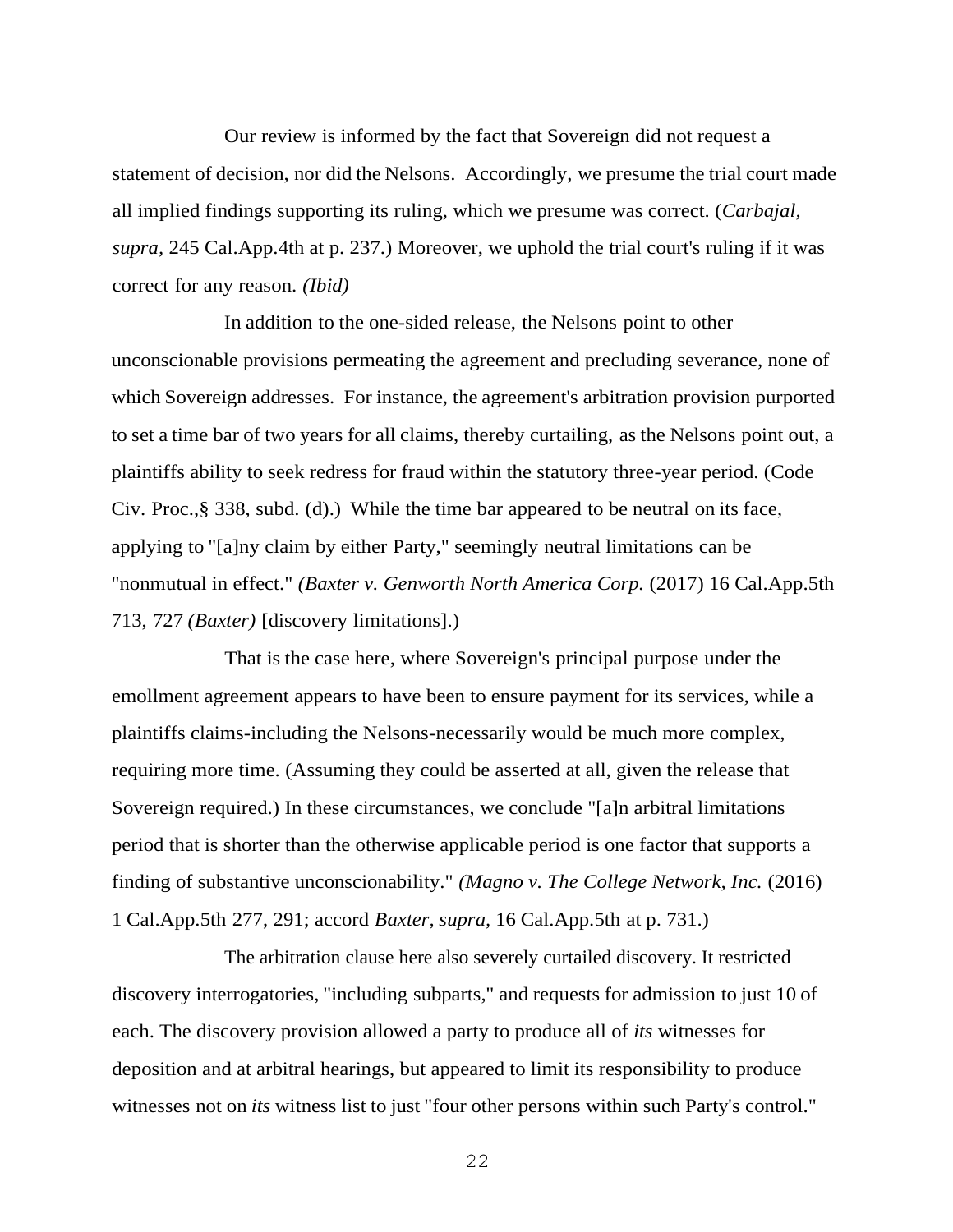As the Nelsons explain, and Sovereign does not dispute, these provisions disproportionately disadvantage plaintiffs asserting fraud claims such as theirs. The Nelsons allege Sovereign's "deliberate pattern of fraudulent conduct" included "misrepresent[ing] the nature of the care it will provide and pay[ing] kickbacks and undisclosed referral fees so that patients will be directed to it." Proof of such allegations would likely require more than the limited discovery permitted in the arbitration agreement, which did not provide for "good cause" exceptions to its discovery rules. (See *Mercuro v. Superior Court* (2002) 96 Cal.App.4th 167, 183.) The *Baxter* court considered the IO-interrogatory limitation and found it, along with similar discovery limitations, unconscionable in complex cases. *(Baxter, supra,*16 Cal.App.5th at pp. 727-730.) The same is true here.

The Nelsons contend, and Sovereign does not dispute, that the arbitration agreement's "gag rule" is also substantively unconscionable. The provision precluded "disclos[ure of] the facts of the underlying dispute" to third parties "without the prior consent of all Parties." In the employment context, "[s]uch provisions have a *one-sided* effect favoring the employer because they prevent the claimant from contacting other employees to obtain helpful information and prevent other employees from building similar claims." (Knight et al., Cal. Practice Guide: Alternative Dispute Resolution (The Rutter Group 2021) [if] 5:155.2k, original italics.) That is similarly the case here where the Nelsons' fraud and misrepresentation claims required exploring the factual basis of those claims with others.

In light of these factors, severing the emollment agreement's unconscionable terms and ordering the parties to arbitration was not a reasonable option. The arbitration agreement itself was rife with unconscionable terms. "'An agreement to arbitrate is considered "permeated" by unconscionability where it contains more than one unconscionable provision...."Such multiple defects indicate a systematic effort to impose arbitration on [the nondrafting party] not simply as an alternative to litigation, but